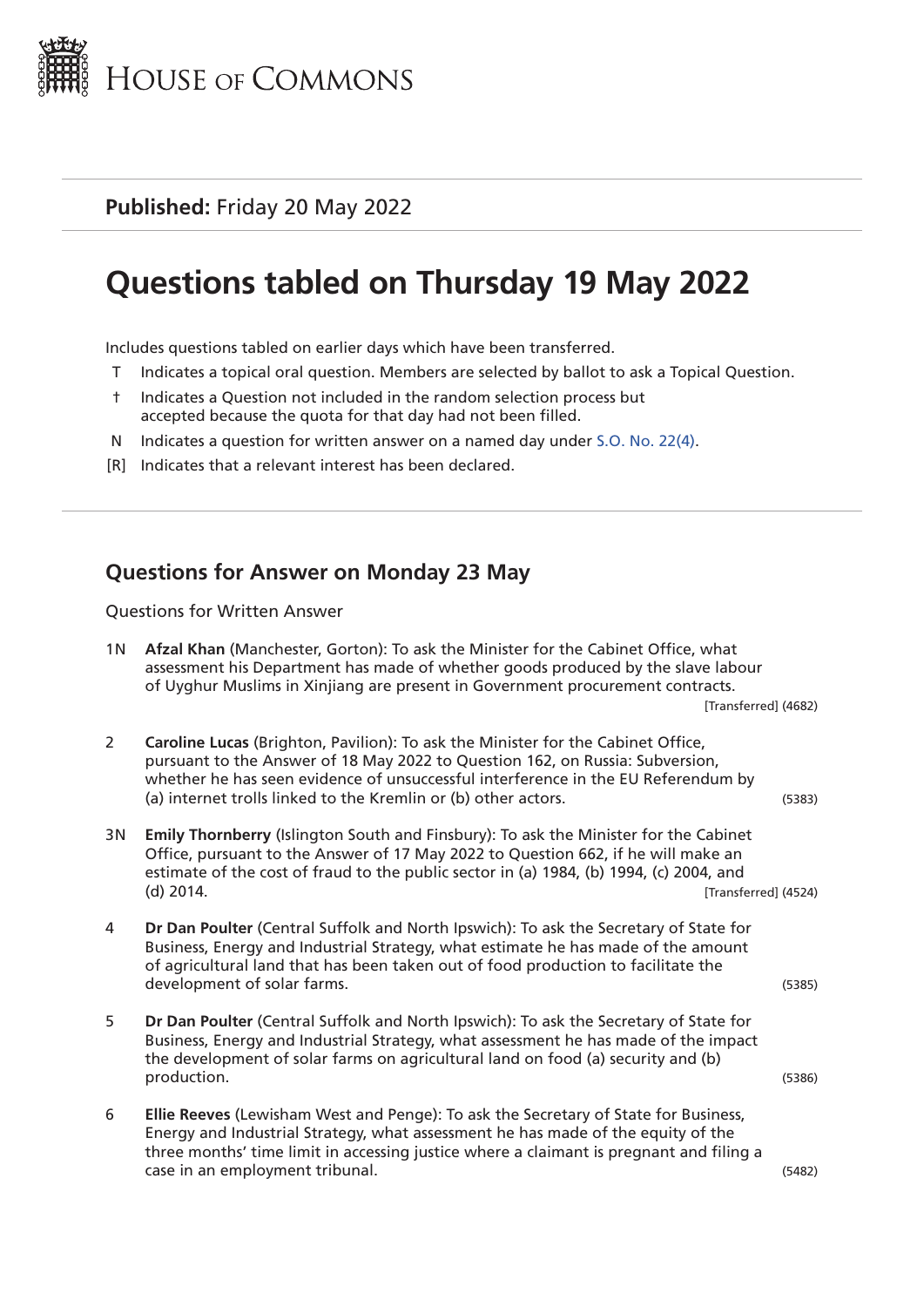| 7               | Alexander Stafford (Rother Valley): To ask the Secretary of State for Business, Energy<br>and Industrial Strategy, how much steel product covered by (a) Category 12a and<br>(b) Category 12b of the steel safeguard measures has been produced by UK steel<br>manufacturers (i) to date in 2022 and (ii) in 2021.<br>[Transferred] (4728) |        |
|-----------------|--------------------------------------------------------------------------------------------------------------------------------------------------------------------------------------------------------------------------------------------------------------------------------------------------------------------------------------------|--------|
| 8               | Alexander Stafford (Rother Valley): To ask the Secretary of State for Business, Energy<br>and Industrial Strategy, what steps his Department is taking to help encourage (a)<br>domestic critical minerals exploration and (b) mining finance in the UK.                                                                                   | (5513) |
| 9               | Alexander Stafford (Rother Valley): To ask the Secretary of State for Business, Energy<br>and Industrial Strategy, what steps he is taking to help ensure the competitiveness<br>of the UK's critical minerals legislative framework compared with that of competitor<br>countries.                                                        | (5514) |
| 10 <sup>°</sup> | Alexander Stafford (Rother Valley): To ask the Secretary of State for Business, Energy<br>and Industrial Strategy, whether his Department plans to take steps to assist domestic<br>critical minerals exploration through grants as its predecessor, the Department of<br>Trade and Industry, did via the MEIGA and MRP programmes.        | (5515) |
| 11              | Alexander Stafford (Rother Valley): To ask the Secretary of State for Business, Energy<br>and Industrial Strategy, what assessment he has made of the impact grants awarded<br>by other countries to assist domestic critical minerals exploration on that sector in<br>those countries.                                                   | (5516) |
| 12N             | Rachael Maskell (York Central): To ask the Secretary of State for Digital, Culture,<br>Media and Sport, whether he has had discussions with Cabinet colleagues on<br>establishing a statutory youth service.<br>[Transferred] (4612)                                                                                                       |        |
| 13              | Rachael Maskell (York Central): To ask the Secretary of State for Digital, Culture,<br>Media and Sport, whether she will develop a strategy to increase digital inclusion for<br>older people.                                                                                                                                             | (5442) |
| 14              | Rachael Maskell (York Central): To ask the Secretary of State for Digital, Culture,<br>Media and Sport, what steps she (a) is taking and (b) plans to take enable older<br>people to (i) engage with IT and (ii) learn how to use it.                                                                                                      | (5443) |
| 15              | Rachael Maskell (York Central): To ask the Secretary of State for Digital, Culture,<br>Media and Sport, if she will make an assessment of the potential merits of<br>introducing a loaning scheme to give older people laptops, tablets or phones to<br>enable familiarisation and to trial usage of IT devices.                           | (5444) |
| 16              | Rachael Maskell (York Central): To ask the Secretary of State for Digital, Culture,<br>Media and Sport, if she will make it her policy to support an e-cycle scheme in order<br>that high quality IT equipment can be repurposed to be used by older people.                                                                               | (5445) |
| 17              | Rachael Maskell (York Central): To ask the Secretary of State for Digital, Culture,<br>Media and Sport, what discussions she has had with IT companies on commissioning<br>an app to help older people to use electronic devices and access basic services online.                                                                         | (5446) |
| 18              | Rachael Maskell (York Central): To ask the Secretary of State for Digital, Culture,<br>Media and Sport, what steps she is taking to increase access to online services for<br>those who have limited access to technology.                                                                                                                 | (5447) |
| 19              | Rachael Maskell (York Central): To ask the Secretary of State for Digital, Culture,<br>Media and Sport, if her Department will make an assessment of the potential merits<br>of enabling people in receipt of pension credit to receive free broadband.                                                                                    | (5448) |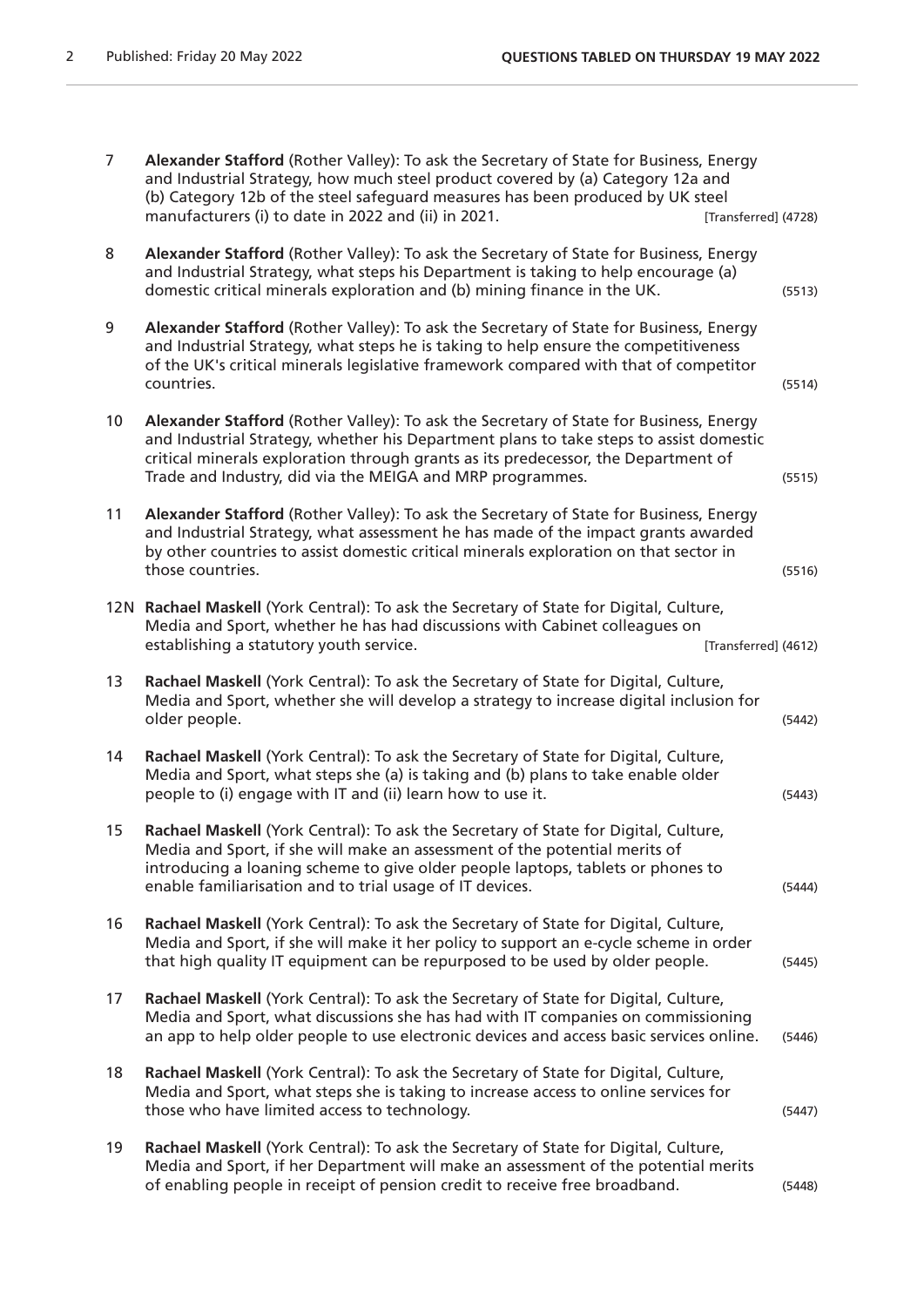| 20 | Rachael Maskell (York Central): To ask the Secretary of State for Digital, Culture,<br>Media and Sport, if she will make an assessment of the potential merits of enabling<br>people on pension credit to loan a laptop or tablet from their library.                                                                                                                                                                                                                                           | (5449) |
|----|-------------------------------------------------------------------------------------------------------------------------------------------------------------------------------------------------------------------------------------------------------------------------------------------------------------------------------------------------------------------------------------------------------------------------------------------------------------------------------------------------|--------|
| 21 | Rachael Maskell (York Central): To ask the Secretary of State for Digital, Culture,<br>Media and Sport, if she will take steps to ensure that all older people have access to<br>free training on how to use a laptop or tablet.                                                                                                                                                                                                                                                                | (5450) |
| 22 | Mr Barry Sheerman (Huddersfield): To ask the Secretary of State for Digital, Culture,<br>Media and Sport, if she will take the steps to restrict online content that promotes<br>suicide and self-harm to (a) children under 18, and (b) people of all ages, through the<br>provisions of the Online Safety Bill.                                                                                                                                                                               | (5349) |
| 23 | Mr Barry Sheerman (Huddersfield): To ask the Secretary of State for Digital, Culture,<br>Media and Sport, whether she is taking the steps to ensure that the Online Safety Bill<br>includes a new offence of encouraging serious self-harm with malicious intent.                                                                                                                                                                                                                               | (5350) |
| 24 | Mr Barry Sheerman (Huddersfield): To ask the Secretary of State for Digital, Culture,<br>Media and Sport, if she will take steps to ensure that small and medium media<br>platforms restrict content that promote suicide and self-harm.                                                                                                                                                                                                                                                        | (5351) |
| 25 | Daniel Zeichner (Cambridge): To ask the Secretary of State for Digital, Culture, Media<br>and Sport, whether her Department has made an assessment of the availability of<br>swimming teachers; and what steps she is taking to help increase national swimming<br>teacher provision.                                                                                                                                                                                                           | (5411) |
| 26 | Julian Knight (Solihull): To ask the Secretary of State for Education, whether his<br>Department is taking steps to (a) encourage (i) the voluntary sector and (ii) all<br>employers to support his Department's role in the levelling up agenda; and (b) to<br>support schools to enable young people to (i) make greater connections between<br>their academic studies and the labour market and (ii) learn about the skills they need<br>and potential career paths directly from employers. | (5417) |
| 27 | Julian Knight (Solihull): To ask the Secretary of State for Education, what recent<br>assessment he has made of (a) the extent to which pupil disengagement with school<br>after lockdowns has contributed to higher than usual pupil absence levels and (b)<br>the role that extra-curricular activities within a school can play in driving up pupil<br>attendance.                                                                                                                           | (5418) |
| 28 | Julian Knight (Solihull): To ask the Secretary of State for Education, what<br>assessment his Department has made of the impact that providing young people<br>with the opportunities to apply their learning in relevant context has on (a) pupil<br>engagement, (b) levels of persistent absence and (c) pupil attainment; and if his<br>Department will take steps to support more secondary schools to provide such<br>opportunities to apply learning across their curriculum.             | (5419) |
| 29 | Julian Knight (Solihull): To ask the Secretary of State for Education, whether his<br>Department is taking steps to increase the provision of financial education to help<br>support the Levelling Up agenda.                                                                                                                                                                                                                                                                                   | (5420) |
| 30 | Munira Wilson (Twickenham): To ask the Secretary of State for Education, what<br>estimate he has made of the number of school and college sites which pose a risk to<br>life; and if he will a publish a list of those sites.                                                                                                                                                                                                                                                                   | (5498) |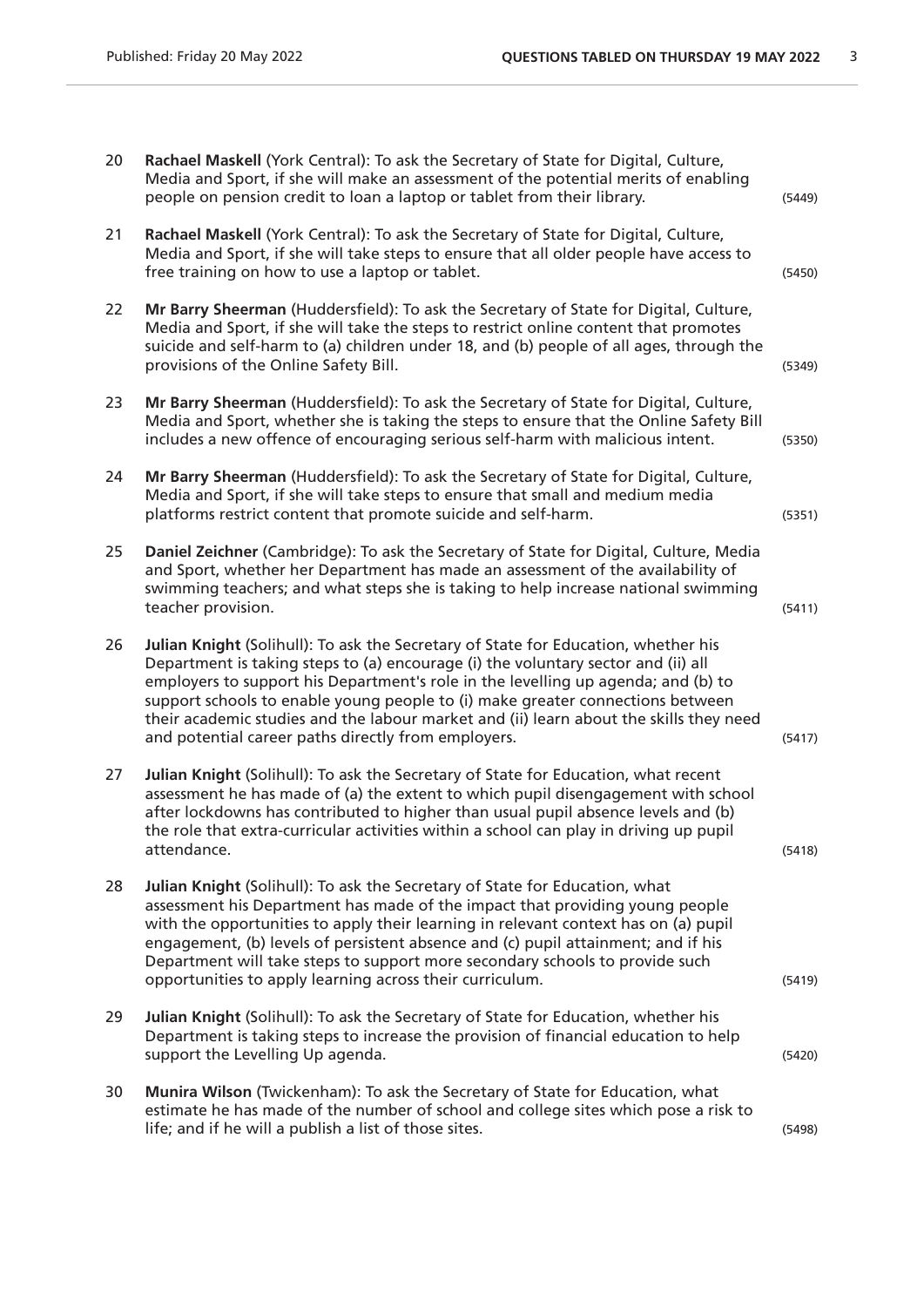| 31 | Munira Wilson (Twickenham): To ask the Secretary of State for Education, if he will<br>publish the [CLARIFY: (a) total modelled condition need and (b) average condition<br>need] per school which was found during the Condition Data Collection programme<br>in 2017 to 2019 in (i) each local authority area and (ii) Westminster constituency.                                                                                   | (5499) |
|----|--------------------------------------------------------------------------------------------------------------------------------------------------------------------------------------------------------------------------------------------------------------------------------------------------------------------------------------------------------------------------------------------------------------------------------------|--------|
| 32 | Munira Wilson (Twickenham): To ask the Secretary of State for Education, how many<br>of the schools in each (a) local authority area and (b) Parliamentary constituency that<br>were surveyed during the 2017-19 Condition Data Collection Programme had at least<br>one building element graded D (bad).                                                                                                                            | (5500) |
| 33 | Sir Geoffrey Clifton-Brown (The Cotswolds): To ask the Secretary of State for<br>Environment, Food and Rural Affairs, what his timeframe is for implementing<br>secondary legislation to reform rights of way.                                                                                                                                                                                                                       | (5327) |
| 34 | Gareth Thomas (Harrow West): To ask the Secretary of State for International Trade,<br>how many businesses were awarded a grant of between £500 and £999 through the<br>Tradeshow Access Programme in each of the last five years; and if she will make a<br>statement.                                                                                                                                                              | (5313) |
| 35 | Gareth Thomas (Harrow West): To ask the Secretary of State for International Trade,<br>how much funding her Department has allocated to each chamber of commerce for<br>the provision of independent trade advice in (a) each of the last five years and (b) for<br>2022-23; and if she will make a statement.                                                                                                                       | (5314) |
| 36 | Gareth Thomas (Harrow West): To ask the Secretary of State for International<br>Trade, what assessment her Department has made of the potential impact of trade<br>agreements signed since January 2019 on (a) the economy, (b) each employment<br>sector and (c) each of the UK regions in the next five years; and if she will make a<br>statement.                                                                                | (5315) |
| 37 | Gareth Thomas (Harrow West): To ask the Secretary of State for International<br>Trade, what assessment her Department has made of the potential impact of trade<br>agreements (a) signed since January 2019 and (b) targeted for agreement in the next<br>five years on (i) the economy, (ii) each employment sector and (iii) each of the UK<br>regions in the next five years; and if she will make a statement.                   | (5316) |
| 38 | Gareth Thomas (Harrow West): To ask the Secretary of State for International Trade,<br>how much funding his Department has allocated to each Chamber of Commerce for<br>the provision of independent trade advice via Local partnership funding or other<br>similar schemes in (a) each of the last five years and (b) for 2022-23; what formula<br>was used to determine the allocation of funds; and if she will make a statement. | (5317) |
| 39 | Gareth Thomas (Harrow West): To ask the Secretary of State for International Trade,<br>if she will provide details of her Department's export support programmes providing<br>financial assistance that are available to British businesses; and what the cost of each<br>of those programmes is in the financial year (a) 2022-23 and (b) 2023-24.                                                                                  | (5318) |
| 40 | Gareth Thomas (Harrow West): To ask the Secretary of State for International Trade,<br>how many of her Departmental staff are based in each region of (a) England, (b)<br>Wales, (c) Scotland and (d) Northern Ireland and can advise businesses on exporting<br>to new and existing markets; and if she will make a statement.                                                                                                      | (5319) |
| 41 | Gareth Thomas (Harrow West): To ask the Secretary of State for International Trade,<br>how many of her Departmental staff were based in each region of England, Wales,<br>Scotland and Northern Ireland on September 1st 2022 and were able to advise<br>businesses on exporting to new and existing markets; and if she will make a statement. (5320)                                                                               |        |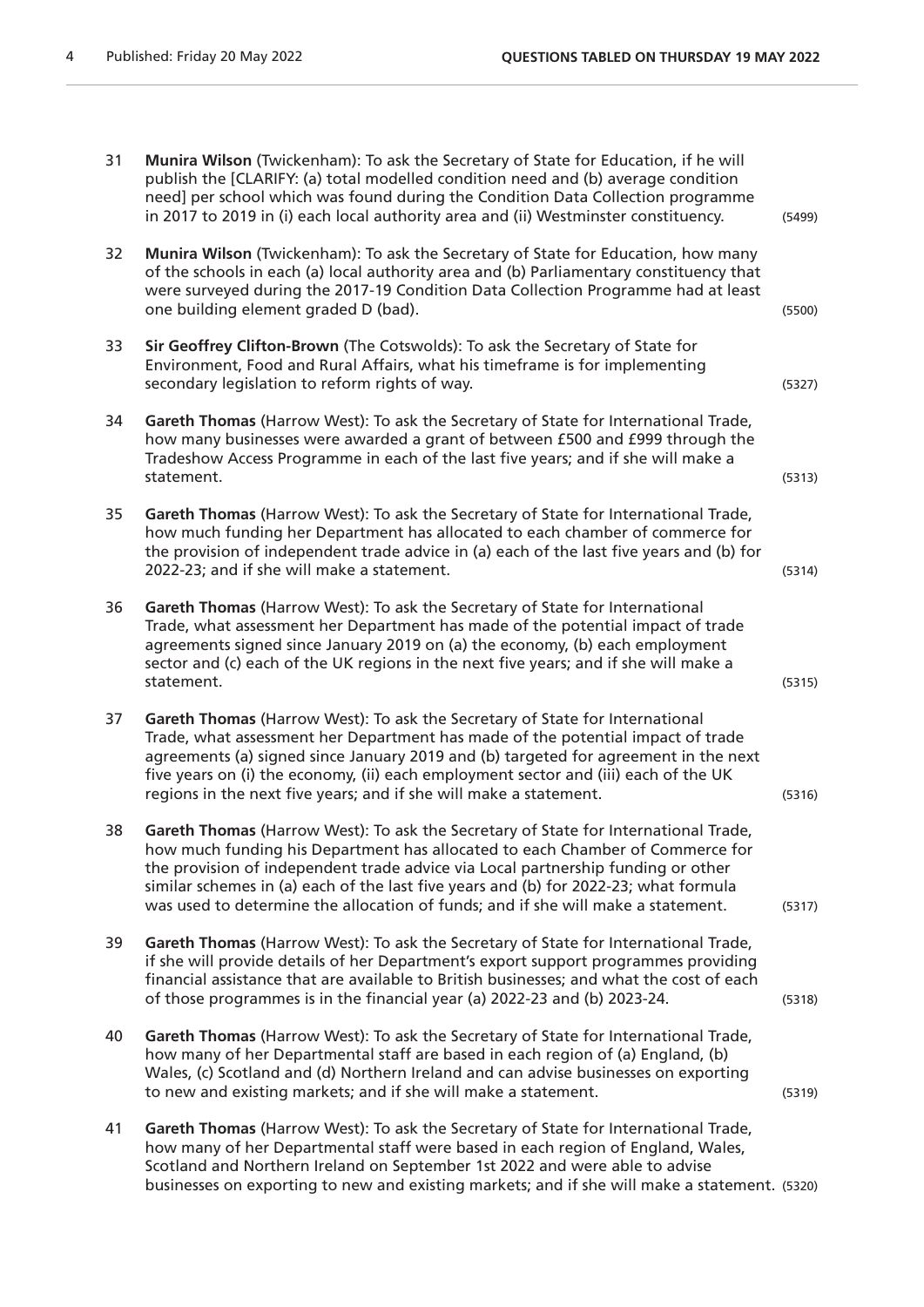- 42N **Dawn Butler** (Brent Central): To ask the Secretary of State for Levelling Up, Housing and Communities, what steps he is taking to ensure that funding of UK political parties does not come from foreign citizens. The contract test of the set of the set of the parties does not come from foreign citizens.
- 43 **Caroline Lucas** (Brighton, Pavilion): To ask the Secretary of State for Levelling Up, Housing and Communities, with reference to the Homes for Ukraine Scheme, if he will make an estimate of the average length of time taken for Disclosure and Barring Service (DBS) checks for hosts after the arrival of Ukrainian refugees in their homes in the most recent period for which data is available; whether he has set a target for the timescale for processing DBS checks; what discussions he has had with Cabinet colleagues on the provision of support to local authorities to (a) fulfil safeguarding duties relating to the scheme and (b) respond to cases of homelessness where placements breakdown; and if he will make a statement. [Transferred] (4533)
- 44 **Anthony Mangnall** (Totnes): To ask the Secretary of State for Levelling Up, Housing and Communities, when his Department plans to allocate funding from the Faith New Deal Pilot Fund. (5491)
- 45 **Rachael Maskell** (York Central): To ask the Secretary of State for Levelling Up, Housing and Communities, if he will make it his policy to regularly inspect the (a) policies and (b) practices of local authority housing departments to ensure that they are in line with Government policy. (5456)
- 46 **Rachael Maskell** (York Central): To ask the Secretary of State for Levelling Up, Housing and Communities, if he will make an assessment of the (a) leadership, (b) capacity or (c) capability of planning departments in local authorities. (5457)
- 47N **Grahame Morris** (Easington): To ask the Secretary of State for Levelling Up, Housing and Communities, for what reason the UK Shared Prosperity Fund is a conditional grant allocation for County Durham structured to deliver over 60 per cent of the funding in the year 2024-25, with the remaining grant allocation spread over years 2022-23 and 2023-24. [Transferred] (4542)
- 48 **Stephanie Peacock** (Barnsley East): To ask the Secretary of State for Levelling Up, Housing and Communities, with reference to his oral contribution of 2 February 2022, Official Report, column 328, in respect of meeting the hon. Member for Barnsley East and the Coalfields Regeneration Trust, when that meeting is planned to take place. (5478)
- 49 **Louise Haigh** (Sheffield, Heeley): To ask the Secretary of State for Transport, with reference to paragraph 2.4 of the Impact Assessment of the Harbours (Seafarers' Remuneration) Bill, if he will publish the past data used to estimate the number of journeys made by vessels assumed to be in scope. (5458)
- 50 **Louise Haigh** (Sheffield, Heeley): To ask the Secretary of State for Transport, with reference to the Impact Assessment of the Harbours (Seafarers' Remuneration) Bill, which types of seafarer are considered to be (a) in and (b) out of scope. (5459)
- 51 **Louise Haigh** (Sheffield, Heeley): To ask the Secretary of State for Transport, if he will make an estimate of the number of UK resident (a) ratings and (b) officers that were employed in the ferry sector in each year since 2015 to 19 May 2022. (5460)
- 52 **Louise Haigh** (Sheffield, Heeley): To ask the Secretary of State for Transport, with reference to the UK Shipping Fleet Statistics: 2021 published 6 April 2022, how many (a) roll-on roll-off and (b) load-on load-off ferries have left the UK Ship Register since  $2017.$  (5461)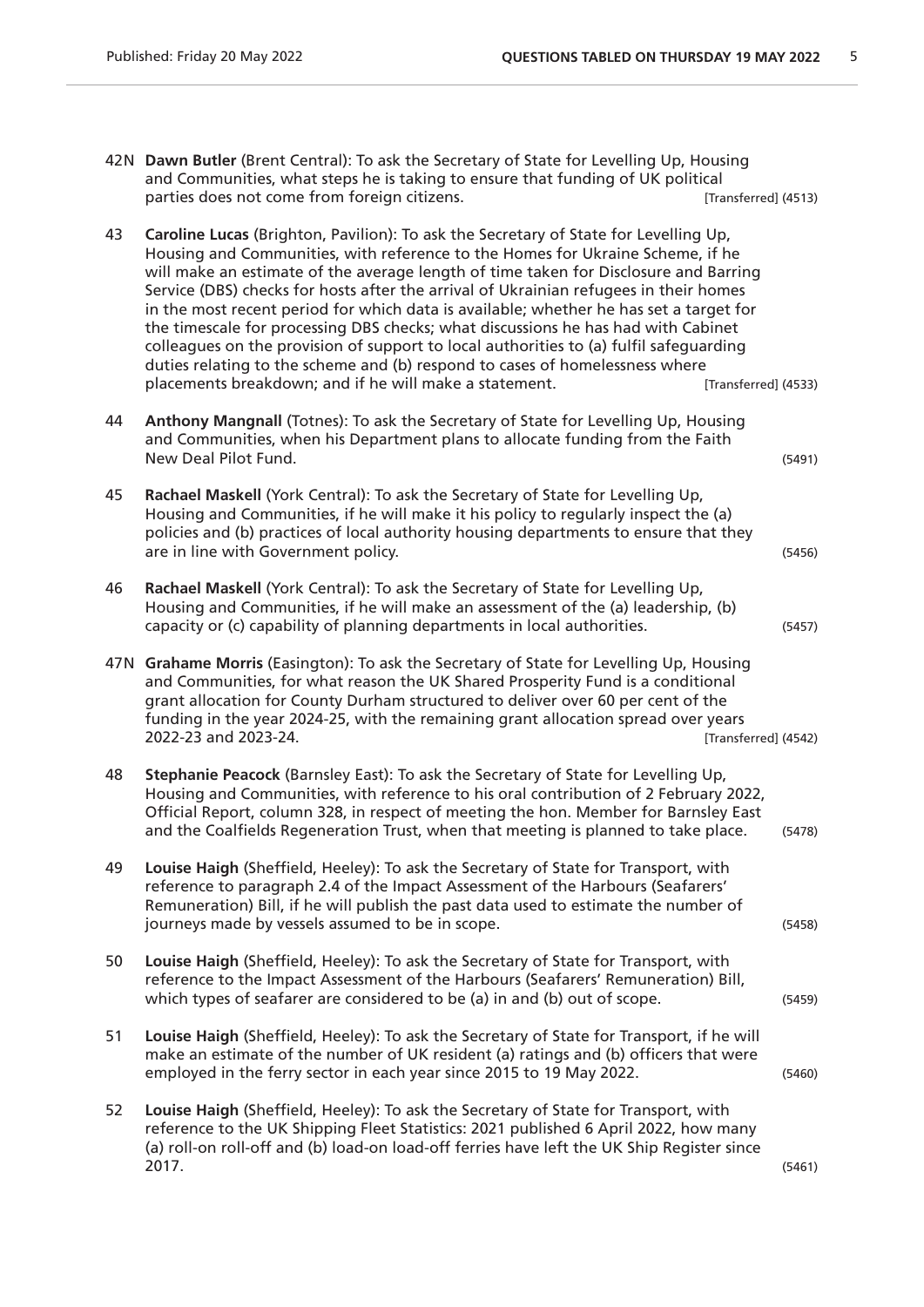| 53 | Louise Haigh (Sheffield, Heeley): To ask the Secretary of State for Transport, what<br>discussions he has had with (a) Cabinet colleagues and (b) officials in the Department<br>for Business, Energy and Industrial Strategy on the potential merits of additional (a)<br>funding and (b) staffing resources for HMRC National Minimum Wage Enforcement<br>to increase its compliance and enforcement work in the ferry sector since 17 March<br>2022. | (5462)       |
|----|---------------------------------------------------------------------------------------------------------------------------------------------------------------------------------------------------------------------------------------------------------------------------------------------------------------------------------------------------------------------------------------------------------------------------------------------------------|--------------|
| 54 | Louise Haigh (Sheffield, Heeley): To ask the Secretary of State for Transport, what<br>recent progress has been made on the Government's integrational engagement<br>at the International Labour Organisation on minimum wages for seafarers in the<br>international shipping industry.                                                                                                                                                                 | (5463)       |
| 55 | Rachael Maskell (York Central): To ask the Secretary of State for Transport, what steps<br>he taking to increase the use of light rail and trams; and what plans he has to enable<br>cities, such as York, to establish that infrastructure.                                                                                                                                                                                                            | (5438)       |
| 56 | Rachael Maskell (York Central): To ask the Secretary of State for Transport, if he will<br>take steps to explore how greater use can be made of rivers for transport in places<br>such as York.                                                                                                                                                                                                                                                         | (5439)       |
| 57 | Rachael Maskell (York Central): To ask the Secretary of State for Transport, what<br>provisions will be included in the Transport Bill on (a) accessible forms of transport<br>for disabled people, including Motability, and (b) developing infrastructure to<br>support its use by disabled people.                                                                                                                                                   | (5440)       |
| 58 | Rachael Maskell (York Central): To ask the Secretary of State for Transport, whether<br>his Department expects unadopted roads to be maintained to a certain standard; and<br>whether local authorities can be required to adopt those roads in the event that they<br>fail to reach that standard.                                                                                                                                                     | (5441)       |
| 59 | John Nicolson (Ochil and South Perthshire): To ask the Secretary of State for<br>Transport, how many fines were issued on toll roads that (a) operate toll plazas and<br>(b) require the driver to pay (i) in advance and (ii) after travelling in 2021-22.                                                                                                                                                                                             | (5421)       |
|    | 60N Emma Hardy (Kingston upon Hull West and Hessle): To ask the Secretary of State for<br>Work and Pensions, what steps she is taking to increase the number of British Sign<br>Language trained interpreters; and what assessment she has made of the potential<br>merits of reducing the costs of training courses for those interpreters.<br>[Transferred] (4670)                                                                                    |              |
| 61 | Mr Steve Baker (Wycombe): To ask the Secretary of State for Health and Social Care,<br>what the purpose is of the UK Health Security Agency's contact tracing contract with<br>SERCO, entitled Provision of Contact Centre Services for The Single Service Centre<br>SERCO Contract, beginning 16 February 2022 for £211,876,932.                                                                                                                       | $[R]$ (5393) |
| 62 | Ben Bradley (Mansfield): To ask the Secretary of State for Health and Social Care,<br>how many children are assessed using his Department's Early Language Intervention<br>Measure as a proportion of children undergoing the Healthy Child Programme 2/21/2<br>year Review.<br>[Transferred] (4677)                                                                                                                                                    |              |
| 63 | Feryal Clark (Enfield North): To ask the Secretary of State for Health and Social Care,<br>how many patients received haemodialysis at home in the financial year (a) 2021-22,<br>b) 2020-21 and (c) 2019-20.                                                                                                                                                                                                                                           | (5503)       |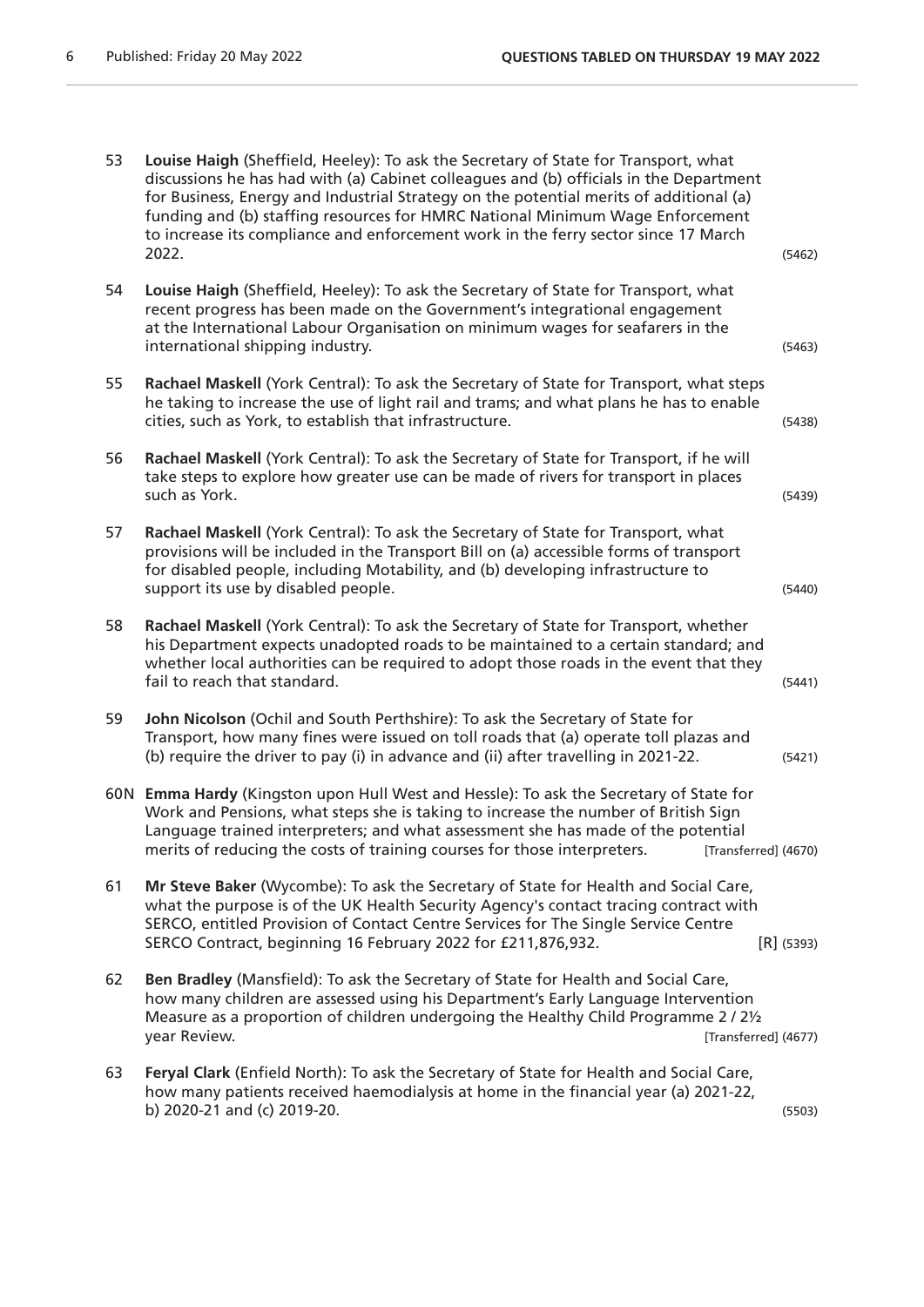64 **Feryal Clark** (Enfield North): To ask the Secretary of State for Health and Social Care, how many patients receiving haemodialysis at home received full reimbursement from the NHS for the resulting energy costs in the financial year (a) 2021-22, (b) 2020- 21 and (c) 2019-20. (5504) 65 **Feryal Clark** (Enfield North): To ask the Secretary of State for Health and Social Care, how many patients receiving haemodialysis at home received partial reimbursement from the NHS for the resulting energy costs in the financial year (a) 2021-22, (b) 2020- 21 and (c) 2019-20. (5505) 66 **Feryal Clark** (Enfield North): To ask the Secretary of State for Health and Social Care, how many patients receiving haemodialysis at home received no reimbursement from the NHS for the resulting energy costs in the financial year (a) 2021-22, (b) 2020- 21 and (c) 2019-20. (5506) 67 **Feryal Clark** (Enfield North): To ask the Secretary of State for Health and Social Care, what assessment he has made of the capacity of pathologists to tackle the backlog in elective care related to the covid-19 outbreak. (5507) 68 **Feryal Clark** (Enfield North): To ask the Secretary of State for Health and Social Care, what steps he is taking to support pathologists in their work to clear the backlog in elective care. (5508) 69 **Philip Davies** (Shipley): To ask the Secretary of State for Health and Social Care, what proportion of medical professionals from overseas seeking employment in the UK have taken the Professional and Linguistic Assessments Board test in each of the last three years. (5374) 70 **Philip Davies** (Shipley): To ask the Secretary of State for Health and Social Care, what recent estimate he has made of the number of medical professionals from overseas practicing in the UK who have not taken the Professional and Linguistic Assessments Board test. (5375) 71 **Philip Davies** (Shipley): To ask the Secretary of State for Health and Social Care, how many medical professionals from overseas have failed (a) part one and (a) part two of the Professional and Linguistic Assessments Board test in each of the last five years, by country of origin. (5376) 72 **Philip Davies** (Shipley): To ask the Secretary of State for Health and Social Care, how many complaints have been made against medical professionals from overseas who (a) have and (b) have not sat the Professional and Linguistic Assessments Board in each of the last three years, by country of origin of the medical professional. (5377) 73 **Philip Davies** (Shipley): To ask the Secretary of State for Health and Social Care, how many medical professionals from overseas are waiting to take the Professional and Linguistic Assessments Board test as of 19 May 2022. (5378) 74 **Philip Davies** (Shipley): To ask the Secretary of State for Health and Social Care, how many complaints against medical professionals from overseas were not resolved within six months in each of the last three years.  $(5379)$ 75 **Mrs Sharon Hodgson** (Washington and Sunderland West): To ask the Secretary of State for Health and Social Care, how many households migrating from Healthy Start vouchers to cards were initially informed that they were ineligible for a card but were subsequently found to be eligible and are therefore owed backdated payments. (5367)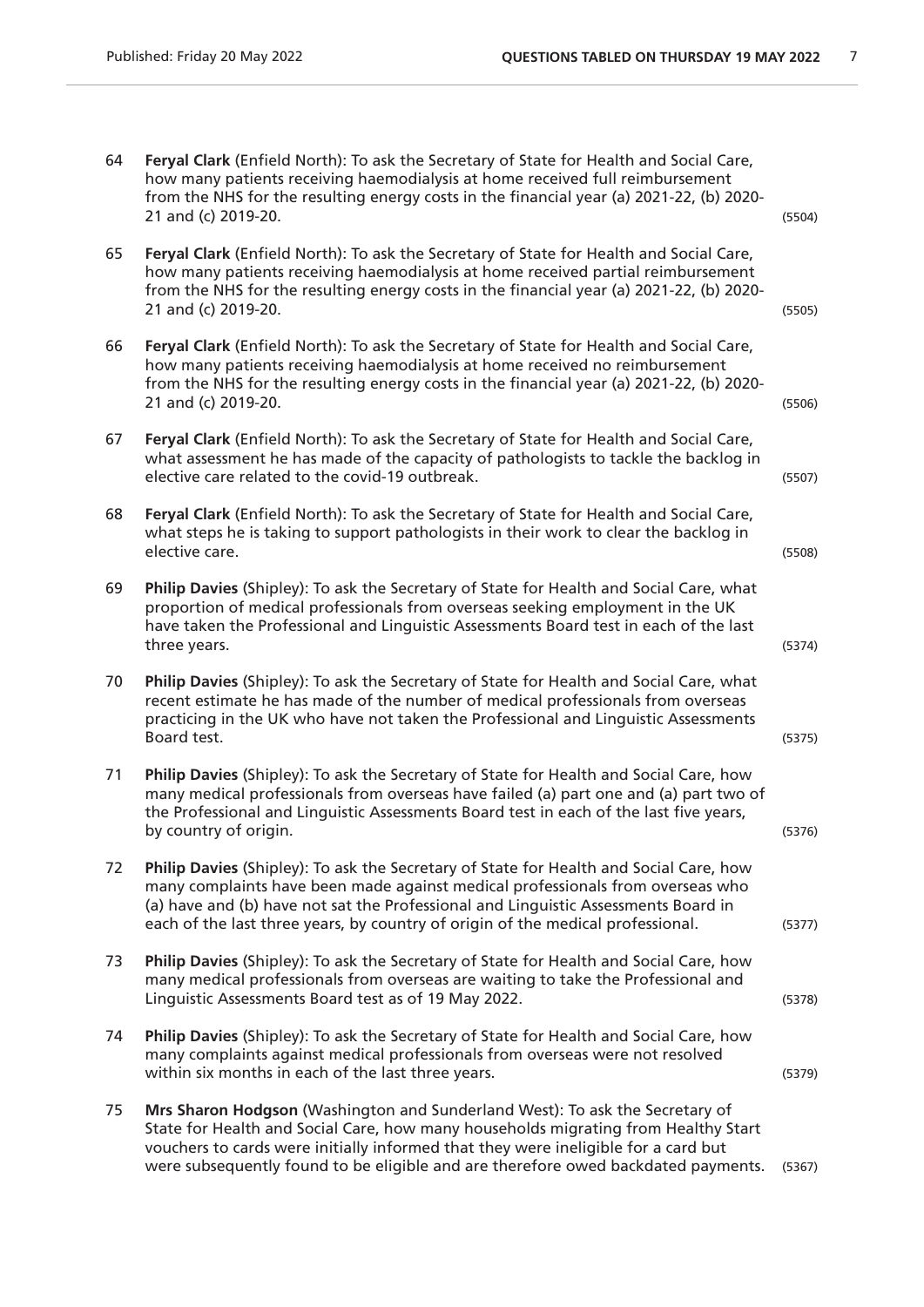| 76 | Mrs Sharon Hodgson (Washington and Sunderland West): To ask the Secretary of<br>State for Health and Social Care, how many households previously in receipt of<br>Healthy Start vouchers had not migrated to cards by the end of March 2022 and are<br>therefore no longer in receipt of their entitlement despite still being eligible for the<br>Healthy Start scheme. | (5368) |
|----|--------------------------------------------------------------------------------------------------------------------------------------------------------------------------------------------------------------------------------------------------------------------------------------------------------------------------------------------------------------------------|--------|
| 77 | Mrs Sharon Hodgson (Washington and Sunderland West): To ask the Secretary of<br>State for Health and Social Care, what estimate he has made of the total sum owed<br>to Healthy Start recipients in backdated payments as a result of complications in their<br>migration from vouchers to cards.                                                                        | (5369) |
| 78 | Robert Largan (High Peak): To ask the Secretary of State for Health and Social Care,<br>when he plans to respond to Question 538 tabled on 10 May 2022 by the hon.<br>Member for High Peak.                                                                                                                                                                              | (5509) |
| 79 | Robert Largan (High Peak): To ask the Secretary of State for Health and Social Care,<br>when he plans to respond to the enquiry from the hon. Member for High Peak dated<br>21 March 2022, reference RL36002.                                                                                                                                                            | (5511) |
| 80 | Robert Largan (High Peak): To ask the Secretary of State for Health and Social Care,<br>when he plans to respond to the enquiry from the hon. Member for High Peak dated<br>28 March 2022, reference RL36693.                                                                                                                                                            | (5512) |
| 81 | Caroline Lucas (Brighton, Pavilion): To ask the Secretary of State for Health and Social<br>Care, whether he will include the health of homeless people and inclusion health in<br>the forthcoming Health Disparities White Paper; and if he will make a statement.                                                                                                      | (5384) |
| 82 | Stephanie Peacock (Barnsley East): To ask the Secretary of State for Health and Social<br>Care, with reference to the oral statement of the Minister for Vaccines and Public<br>Health of January 26 2022, Official Report, column 390WH, when the correspondence<br>regarding covid-19 death certificates and industrial disease will be sent.                          | (5479) |
| 83 | Sir Mike Penning (Hemel Hempstead): To ask the Secretary of State for Health and<br>Social Care, when the power that he gained under the Health and Care Act 2022 will<br>come into force; when secondary legislation will be laid in the event that regulations<br>are needed to implement that power; and if he will make a statement.                                 | (5370) |
| 84 | Mr Barry Sheerman (Huddersfield): To ask the Secretary of State for Health and<br>Social Care, what assessment he has made of the adequacy of the availability of<br>psychological services within a reasonable time frame.                                                                                                                                              | (5352) |
| 85 | Mr Barry Sheerman (Huddersfield): To ask the Secretary of State for Health and Social<br>Care, what recent assessment his Department has made of the impact the waiting<br>period to see a therapist in the NHS has on the likelihood of patients seriously<br>harming (a) themselves and (b) others.                                                                    | (5353) |
| 86 | Mr Barry Sheerman (Huddersfield): To ask the Secretary of State for Health and Social<br>Care, what steps he is taking to address the shortage of psychologists in the NHS.                                                                                                                                                                                              | (5354) |
| 87 | Mr Barry Sheerman (Huddersfield): To ask the Secretary of State for Health and Social<br>Care, what steps his Department is taking to tackle higher levels of mental ill health<br>following the covid-19 outbreaks.                                                                                                                                                     | (5355) |
| 88 | Mr Steve Baker (Wycombe): To ask the Secretary of State for Foreign, Commonwealth<br>and Development Affairs, whether she has had any recent discussions with Narendra<br>Modi on the Bharatiya Janata Party's persecution of Muslims in India.                                                                                                                          | (5394) |
|    |                                                                                                                                                                                                                                                                                                                                                                          |        |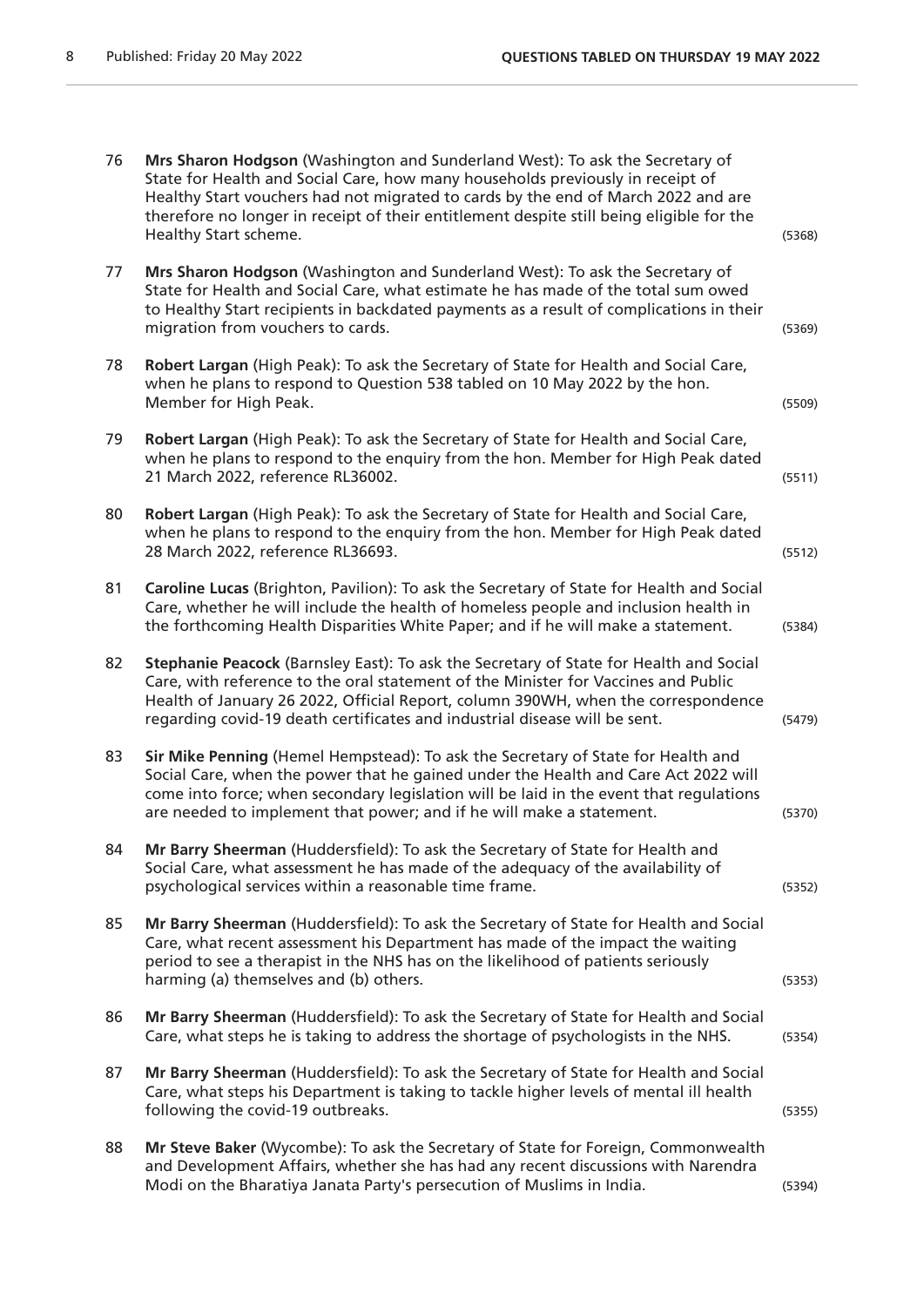| Angela Crawley (Lanark and Hamilton East): To ask the Secretary of State for Foreign,<br>Commonwealth and Development Affairs, what assessment she has made of the<br>capacity of the Rwandan Government to successfully integrate refugees into society.                                                                                                                                                                                                     | (5433)                                                                                                                |
|---------------------------------------------------------------------------------------------------------------------------------------------------------------------------------------------------------------------------------------------------------------------------------------------------------------------------------------------------------------------------------------------------------------------------------------------------------------|-----------------------------------------------------------------------------------------------------------------------|
| Angela Crawley (Lanark and Hamilton East): To ask the Secretary of State for<br>Foreign, Commonwealth and Development Affairs, what assessment she has made of<br>Rwanda's capacity to successfully integrate non-African refugees into society.                                                                                                                                                                                                              | (5434)                                                                                                                |
| Angela Crawley (Lanark and Hamilton East): To ask the Secretary of State for Foreign,<br>Commonwealth and Development Affairs, what recent assessment she has made of<br>the levels of press freedom in Rwanda.                                                                                                                                                                                                                                               | (5435)                                                                                                                |
| 92N Kenny MacAskill (East Lothian): To ask the Secretary of State for Foreign,<br>Commonwealth and Development Affairs, how many US personnel are currently<br>stationed at GCHQ Bude.                                                                                                                                                                                                                                                                        |                                                                                                                       |
| Charlotte Nichols (Warrington North): To ask the Secretary of State for Foreign,<br>Commonwealth and Development Affairs, whether she has plans to sign a global<br>pandemic treaty.                                                                                                                                                                                                                                                                          | (5502)                                                                                                                |
| Dr Matthew Offord (Hendon): To ask the Secretary of State for Foreign,<br>Commonwealth and Development Affairs, if she will make it her policy to relocate<br>the British Embassy in Israel to Jerusalem.                                                                                                                                                                                                                                                     | (5389)                                                                                                                |
| Alexander Stafford (Rother Valley): To ask the Secretary of State for Foreign,<br>Commonwealth and Development Affairs, whether her Department took steps to<br>commemorate Somaliland's Independence Day on the 18 May 2022.                                                                                                                                                                                                                                 | (5517)                                                                                                                |
| Wendy Chamberlain (North East Fife): To ask the Secretary of State for the Home<br>Department, how many and what proportion of applications under the Homes for<br>Ukraine scheme are on hold while their sponsors undergo further security checks.                                                                                                                                                                                                           | (5493)                                                                                                                |
| Angela Crawley (Lanark and Hamilton East): To ask the Secretary of State for the<br>Home Department, pursuant to the Answer of 18 May 2022 to Question 847, on<br>Asylum: Employment, how many asylum seekers have (a) applied for and (b) been<br>accepted for permission to work or volunteer in (i) 2020, (ii) 2021 and (iii) 2022;<br>and what steps her Department is taking to promote vacancies on the shortage<br>occupations list to asylum seekers. | (5430)                                                                                                                |
| Angela Crawley (Lanark and Hamilton East): To ask the Secretary of State for the<br>Home Department, pursuant to the Answer of 18 May 2022 to Question 847, on<br>Asylum: Employment, what steps her Department is taking to promote employment                                                                                                                                                                                                               |                                                                                                                       |
| Angela Crawley (Lanark and Hamilton East): To ask the Secretary of State for the<br>Home Department, how many shortage occupation list vacancies have been filled by<br>(a) refugees and (b) people entering the UK as part of a resettlement scheme in (i)<br>2020, (ii) 2021 and (iii) 2022.                                                                                                                                                                | (5432)                                                                                                                |
| Angela Crawley (Lanark and Hamilton East): To ask the Secretary of State for the<br>Home Department, what risk assessment her Department plans to undertake of<br>asylum seekers' vulnerabilities including (a) disabilities, (b) sexual orientation, (c)<br>gender reassignment status, (d) mental trauma, (e) mental health and (f) physical<br>health when determining eligibility for relocation to Rwanda.                                               | (5436)                                                                                                                |
|                                                                                                                                                                                                                                                                                                                                                                                                                                                               | [Transferred] (4698)<br>support to (a) refugees and b) people entering the UK as part of a resettlement scheme.(5431) |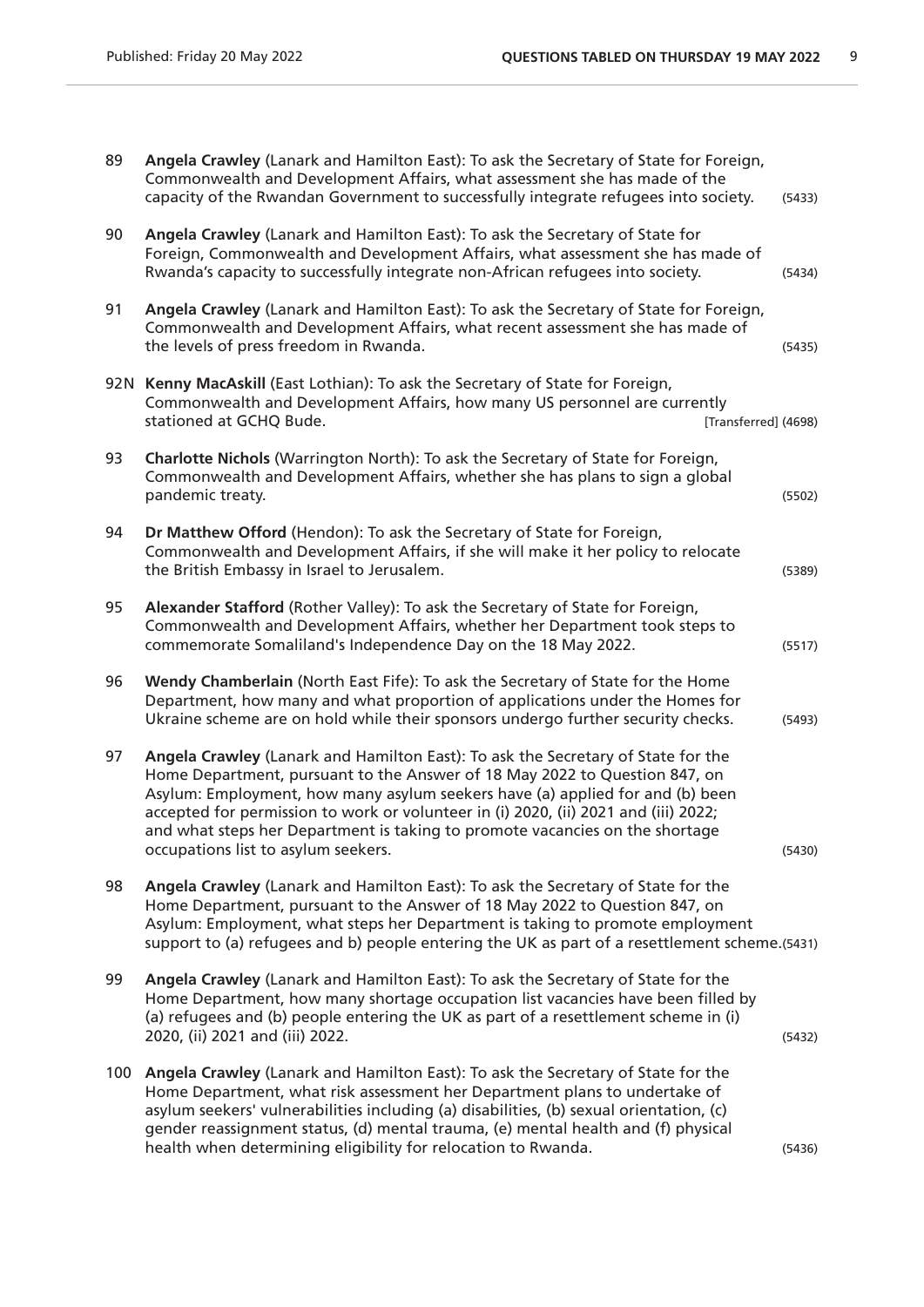| 101 | Angela Crawley (Lanark and Hamilton East): To ask the Secretary of State for the<br>Home Department, what recent assessment she has made of public opinion towards<br>the Rwanda Asylum Agreement.                                                                                         | (5437) |
|-----|--------------------------------------------------------------------------------------------------------------------------------------------------------------------------------------------------------------------------------------------------------------------------------------------|--------|
|     | 102 Gordon Henderson (Sittingbourne and Sheppey): To ask the Secretary of State for the<br>Home Department, how many Syrian refugees who claimed asylum in the UK since<br>the start of the Syrian civil war in 2011 have returned to that country.                                        | (5392) |
| 103 | Alexander Stafford (Rother Valley): To ask the hon. Member for Broxbourne,<br>representing the House of Commons Commission, what assessment the Commission<br>has made of the potential disadvantages of taking steps to decolonise the Library of<br>the House of Commons.                | (5518) |
| 104 | Alexander Stafford (Rother Valley): To ask the hon. Member for Broxbourne,<br>representing the House of Commons Commission, what assessment he has made of<br>the potential impact of the decolonisation of the House of Commons Library on the<br>representation of Parliament's history. | (5519) |
| 105 | John Healey (Wentworth and Dearne): To ask the Secretary of State for Defence, how<br>many Russian military aircraft the UK has intercepted close to UK air space (a) since<br>25 February 2022 and (b) in the last 12 months.                                                             | (5333) |
| 106 | John Healey (Wentworth and Dearne): To ask the Secretary of State for Defence, how<br>many Russian military aircraft have NATO air policing missions intercepted (a) since<br>25 February 2022 and (b) in the last 12 months.                                                              | (5334) |
| 107 | John Healey (Wentworth and Dearne): To ask the Secretary of State for Defence,<br>how many milestones in production General Dynamics Missions Systems has met in<br>relation to the Morpheus programme as of 19 May 2022.                                                                  | (5335) |
| 108 | John Healey (Wentworth and Dearne): To ask the Secretary of State for Defence,<br>what his latest assessment is of the probability that the Morpheus programme will<br>meet its initial operating capability date.                                                                         | (5336) |
| 109 | John Healey (Wentworth and Dearne): To ask the Secretary of State for Defence,<br>what discussions he has had with his French counterpart on the impact on the UK's<br>MINUSMA deployment in Mali following the French withdrawal from that country in<br>summer 2022.                     | (5337) |
| 110 | John Healey (Wentworth and Dearne): To ask the Secretary of State for Defence,<br>what assessment he has made of the presence of the Wagner Group in Mali.                                                                                                                                 | (5338) |
| 111 | John Healey (Wentworth and Dearne): To ask the Secretary of State for Defence,<br>what assessment he made of the impact on the UK's MINUSMA deployment in Mali<br>following the decision of the Malian Government to withdraw from the G5 Sahel Force. (5339)                              |        |
| 112 | John Healey (Wentworth and Dearne): To ask the Secretary of State for Defence,<br>what assessment he has made of the level of Islamic extremist groups in Mali.                                                                                                                            | (5340) |
| 113 | John Healey (Wentworth and Dearne): To ask the Secretary of State for Defence,<br>when his Department plans to (a) begin and (b) complete work to remove flammable<br>cladding from each high rise building on the defence estate that houses armed forces<br>personnel.                   | (5341) |
| 114 | John Healey (Wentworth and Dearne): To ask the Secretary of State for Defence, how<br>many MOD personnel will be attending the NATO Summit in Madrid.                                                                                                                                      | (5342) |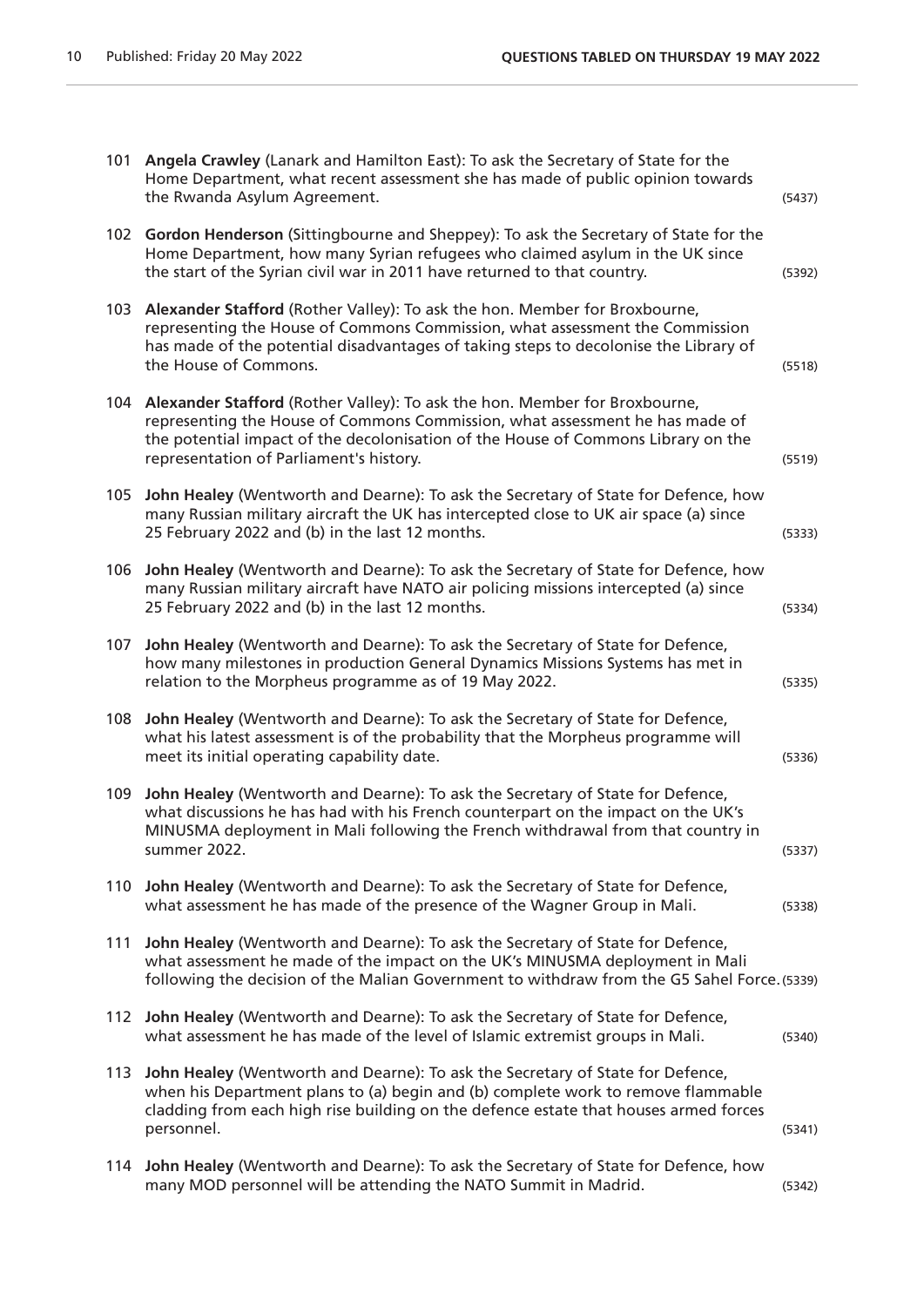| 115 | John Healey (Wentworth and Dearne): To ask the Secretary of State for Defence, how<br>much and what proportion of the £10 billion contingency provided by the Treasury<br>for the Dreadnought programme has been spent as of 19 May 2022.                                                                                                                                                                                                                    | (5343) |
|-----|--------------------------------------------------------------------------------------------------------------------------------------------------------------------------------------------------------------------------------------------------------------------------------------------------------------------------------------------------------------------------------------------------------------------------------------------------------------|--------|
| 116 | John Healey (Wentworth and Dearne): To ask the Secretary of State for Defence, how<br>many data breaches of MOD and supply chain systems, have resulted in the stolen<br>data being found for sale on the dark web.                                                                                                                                                                                                                                          | (5344) |
| 117 | Stephanie Peacock (Barnsley East): To ask the Secretary of State for Defence, whether<br>his Department has made an assessment of the potential merits of an inquiry into<br>Gulf War Illness.                                                                                                                                                                                                                                                               | (5477) |
| 118 | Ellie Reeves (Lewisham West and Penge): To ask the Secretary of State for Justice,<br>what (a) qualifications and (b) verification a witness must demonstrate to present as<br>an expert witness in the family court.                                                                                                                                                                                                                                        | (5483) |
| 119 | Ellie Reeves (Lewisham West and Penge): To ask the Secretary of State for Justice,<br>what the re-offending rates were in those (a) that have re-offended after 2 years<br>of release, (b) that have re-offended after 5 years of release, and (c) who have<br>re-offended after 9 years of release the most recent period after January 2010.                                                                                                               | (5484) |
| 120 | Mr Barry Sheerman (Huddersfield): To ask the Secretary of State for Justice, how<br>many people the CPS has acquitted on the defence of automatism in England and<br>Wales as of 19 May 2022.                                                                                                                                                                                                                                                                | (5345) |
| 121 | Mr Barry Sheerman (Huddersfield): To ask the Secretary of State for Justice, if he<br>will take steps to ensure that road crash victims and their families receive adequate<br>compensation and support following a successful defence of automatism.                                                                                                                                                                                                        | (5346) |
| 122 | Mr Barry Sheerman (Huddersfield): To ask the Secretary of State for Justice, what<br>plans he has to improve access to justice for road crash victims and their families.                                                                                                                                                                                                                                                                                    | (5347) |
| 123 | Mr Barry Sheerman (Huddersfield): To ask the Secretary of State for Justice, whether<br>he has plans to reform the use of automatism as a legal defence.                                                                                                                                                                                                                                                                                                     | (5348) |
| 124 | Stuart Anderson (Wolverhampton South West): To ask the Secretary of State for<br>Scotland, what steps he is taking with Cabinet colleagues to improve the mental<br>wellbeing of veterans.                                                                                                                                                                                                                                                                   | (5489) |
|     | 125N Alan Brown (Kilmarnock and Loudoun): To ask the Chancellor of the Exchequer, with<br>reference to the Answer of 26 April 2022 to Question 154146 on Uranium: Imports,<br>and pursuant to the Answer of 17 May 2022 to Question 1211, for what reason the<br>table showing volume of Uranium imported into the UK by Country of Origin from<br>2016-2022 was not published in those Answers; and if she will publish that table.<br>[Transferred] (4741) |        |
| 126 | Ronnie Cowan (Inverclyde): To ask the Chancellor of the Exchequer, whether his<br>Department has plans to increase the business mileage rate for motorists.                                                                                                                                                                                                                                                                                                  | (5429) |
| 127 | Robert Largan (High Peak): To ask the Chancellor of the Exchequer, when he will<br>respond to the correspondence of 7 March 2022 from the hon. Member for High<br>Peak, reference RL35178.                                                                                                                                                                                                                                                                   | (5510) |
|     |                                                                                                                                                                                                                                                                                                                                                                                                                                                              |        |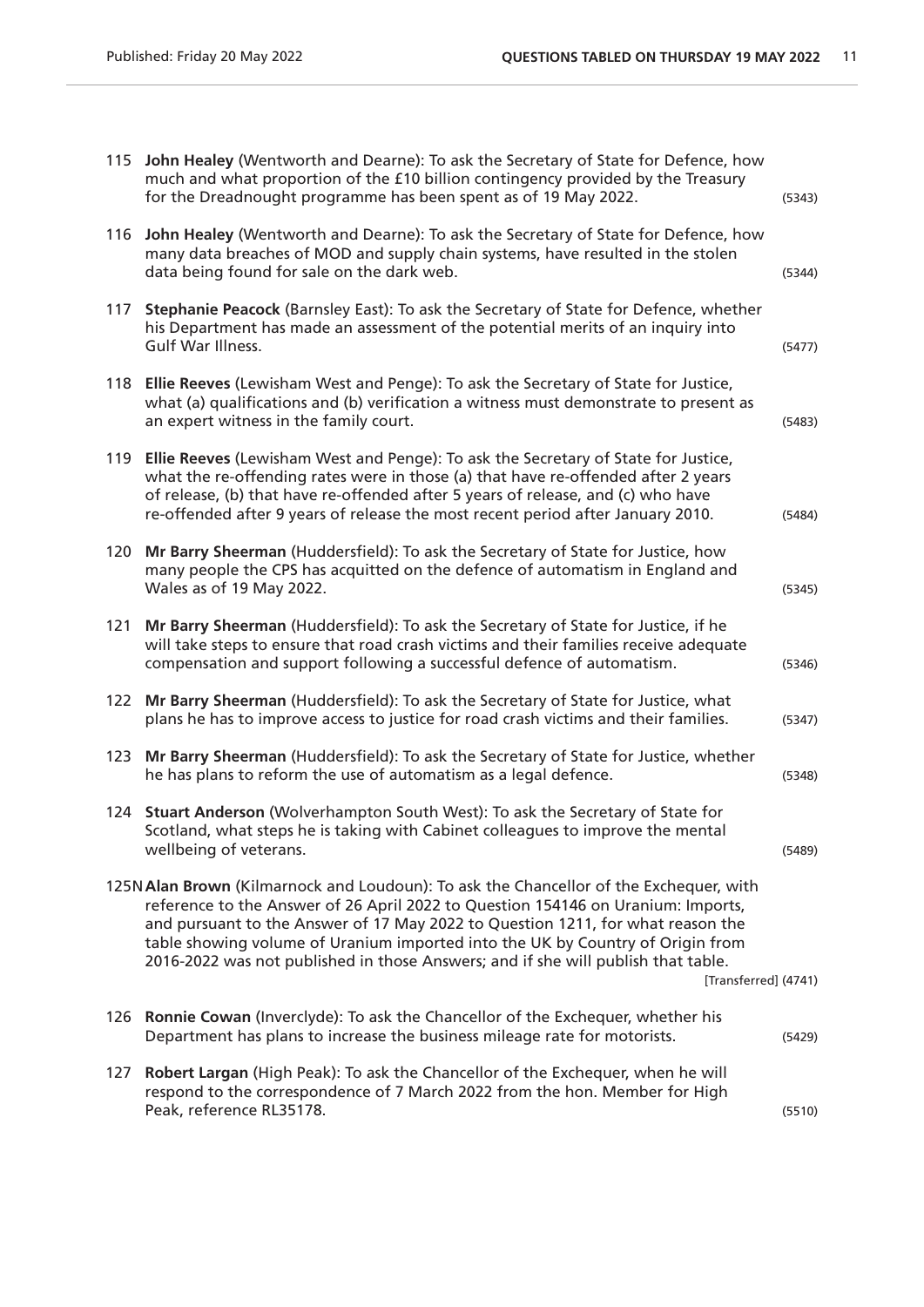128 **Alexander Stafford** (Rother Valley): To ask the Chancellor of the Exchequer, how many days of (a) this quarter and (b) the previous quarter had elapsed when (i) Category 12a and (ii) Category 12b of the steel safeguards were exhausted. [Transferred] (4726)

## **Questions for Answer on Tuesday 24 May**

Questions for Written Answer

| 1 N | Mark Eastwood (Dewsbury): To ask the Attorney General, what assessment his<br>Department has made of the impact of disclosure requirements on (a) police and (b)<br>Crown Prosecution Service workloads.                                                                                                                                                                                             | [Transferred] (900193) |        |
|-----|------------------------------------------------------------------------------------------------------------------------------------------------------------------------------------------------------------------------------------------------------------------------------------------------------------------------------------------------------------------------------------------------------|------------------------|--------|
| 2N  | Sir Christopher Chope (Christchurch): To ask the Secretary of State for Business,<br>Energy and Industrial Strategy, whether domestic energy customers living in park<br>homes will qualify for the £200 discount on energy bills in autumn 2022 in the event<br>that the supply is delivered through the park home site owner; and if he will make a<br>statement.                                  |                        | (5326) |
| 3 N | Seema Malhotra (Feltham and Heston): To ask the Secretary of State for Business,<br>Energy and Industrial Strategy, whether the Hospitality Sector Council is taking steps<br>to help hospitality businesses with the increases in (a) VAT rate, (b) National Income<br>Contributions and (c) the rate of inflation.                                                                                 |                        | (5406) |
| 4N  | Seema Malhotra (Feltham and Heston): To ask the Secretary of State for Business,<br>Energy and Industrial Strategy, what steps he is taking to ensure that subsidies are<br>not awarded to firms who do not comply with UK law.                                                                                                                                                                      |                        | (5407) |
| 5N  | Mick Whitley (Birkenhead): To ask the Secretary of State for Business, Energy and<br>Industrial Strategy, pursuant to the Answer of 17 May 2022 to Question 960, if he<br>will place in the Library a copy of the equality impact assessment carried out by the<br>Insolvency Service on its plan to close offices including in Birkenhead.                                                          |                        | (5490) |
| 6N  | Emily Thornberry (Islington South and Finsbury): To ask the Secretary of State for<br>Digital, Culture, Media and Sport, with reference to the oral evidence to the Digital,<br>Culture, Media and Sport Select Committee on 19 May, if she will provide the source<br>of the opinion poll that stated 53 per cent of the UK public were unaware that<br>Channel 4 is currently in public ownership. |                        | (5371) |
| 7N  | Patrick Grady (Glasgow North): To ask the Secretary of State for Education, what<br>estimate he has made of the number of students on long residence receiving support<br>in each of the nations of the UK in each of the last five years.                                                                                                                                                           |                        | (5424) |
| 8N  | Munira Wilson (Twickenham): To ask the Secretary of State for Education, what<br>recent discussions his Department has had with HM Treasury on expanding the School<br>Rebuilding Programme.                                                                                                                                                                                                         |                        | (5497) |
| 9N  | Munira Wilson (Twickenham): To ask the Secretary of State for Education, how many<br>schools have been visited as part of his Department's Condition Data Collection 2<br>programme to date; and if he will publish a summary of that programme's findings<br>to date.                                                                                                                               |                        | (5501) |
|     |                                                                                                                                                                                                                                                                                                                                                                                                      |                        |        |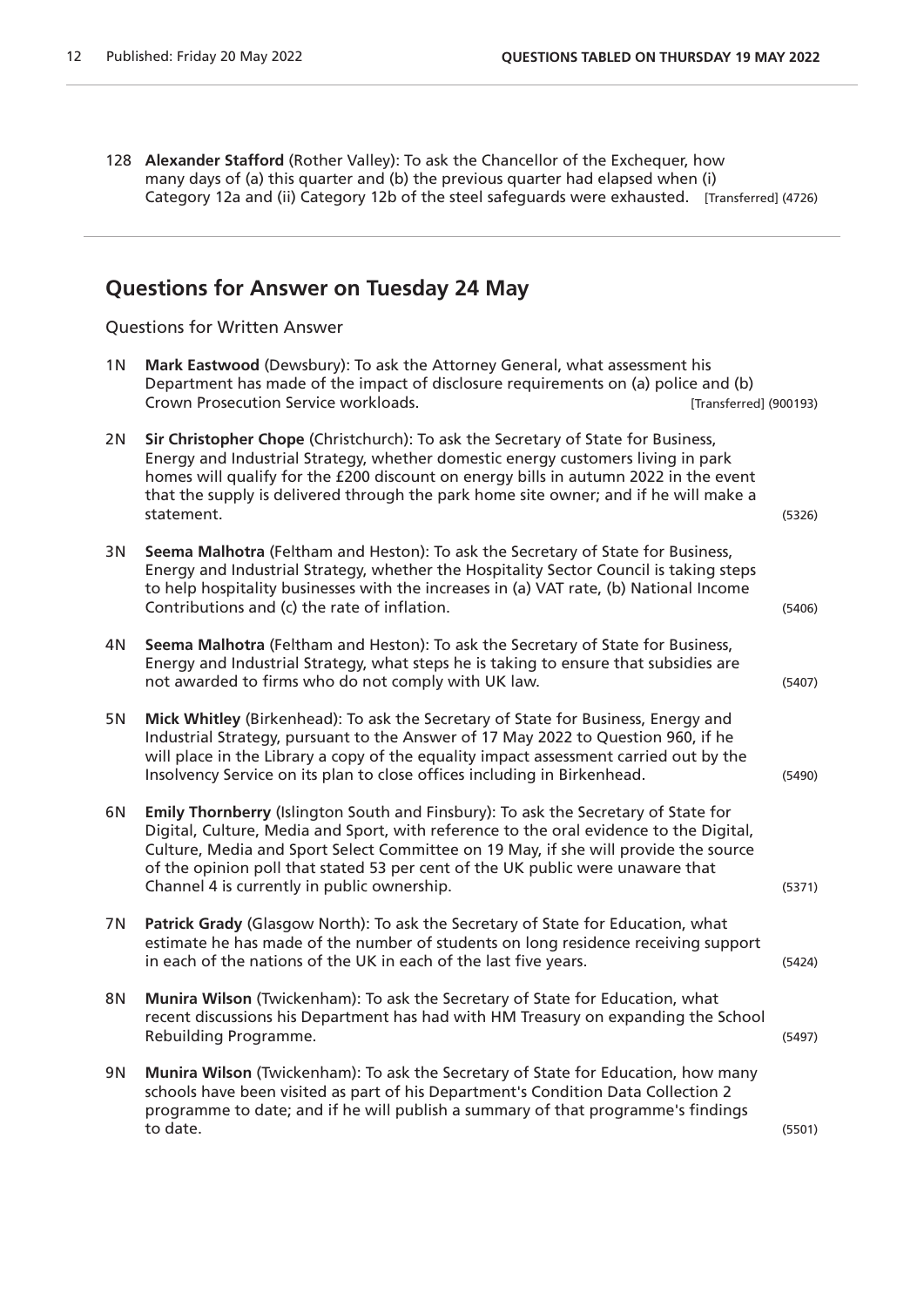|    | 10N Daniel Zeichner (Cambridge): To ask the Secretary of State for Environment, Food and<br>Rural Affairs, pursuant to the Answer of 16 May 2022 to Question 276, what specific<br>activities have been undertaken in each category within that Answer; and if she will<br>provide a breakdown of how the funds provided to each activity were allocated.                                         | (5409) |
|----|---------------------------------------------------------------------------------------------------------------------------------------------------------------------------------------------------------------------------------------------------------------------------------------------------------------------------------------------------------------------------------------------------|--------|
|    | 11N Daniel Zeichner (Cambridge): To ask the Secretary of State for Environment, Food<br>and Rural Affairs, what assessment Department has made of the level of Romanian<br>meat being imported into the UK.                                                                                                                                                                                       | (5410) |
|    | 12N Ruth Cadbury (Brentford and Isleworth): To ask the Secretary of State for<br>International Trade, with which individual states of the United States her Department<br>is negotiating memoranda of understanding as of 19 May 2022.                                                                                                                                                            | (5412) |
|    | 13N Ruth Cadbury (Brentford and Isleworth): To ask the Secretary of State for<br>International Trade, to which individual states of the United States have (a) Ministers<br>and (b) officials in her Department travelled in the last 12 months.                                                                                                                                                  | (5413) |
|    | 14N Ruth Cadbury (Brentford and Isleworth): To ask the Secretary of State for<br>International Trade, how much her Department has spent on (a) flights and (b) hotel<br>accommodation for visits by (i) officials and (ii) Ministers to the Untied States in the<br>last 12 months.                                                                                                               | (5414) |
|    | 15N Ruth Cadbury (Brentford and Isleworth): To ask the Secretary of State for<br>International Trade, with reference to the Answer of 28 April 2022 to Question<br>158971 on Trade Agreements: Gulf States, what questions were asked by Ipsos Mori<br>on member states of the Gulf Cooperation Council for the polling research carried<br>out for her Department between February and May 2022. | (5415) |
|    | 16N Ruth Cadbury (Brentford and Isleworth): To ask the Secretary of State for<br>International Trade, when her Department plans to publish the United Kingdom<br>strategic export controls annual report for 2021.                                                                                                                                                                                | (5416) |
| 17 | Gareth Thomas (Harrow West): To ask the Secretary of State for International Trade,<br>how many trade barriers to UK exporters have been recorded on the Digital Market<br>Access Service (DMAS) database in (a) total and (b) by each region of the UK in each<br>year since its launch; and if she will make a statement.                                                                       | (5311) |
| 18 | Gareth Thomas (Harrow West): To ask the Secretary of State for International Trade,<br>how many trade barriers, to UK importers, by region of the UK were (a) identified on<br>the Digital Market Access Service database and (b) resolved in each year since 2019;<br>and if she will make a statement.                                                                                          | (5312) |
|    | 19N Rachael Maskell (York Central): To ask the Secretary of State for Levelling Up,<br>Housing and Communities, if he will make an assessment of the effectiveness of (a)<br>local authority planning and (b) housing departments at providing adequate services.                                                                                                                                 | (5455) |
|    | 20N Seema Malhotra (Feltham and Heston): To ask the Secretary of State for Transport,<br>what recent assessment his Department has made of the level of (a) ownership of<br>electric vehicles and (b) availability of charging points in each nation and region of<br>the UK.                                                                                                                     | (5405) |
|    | 21N Rachael Maskell (York Central): To ask the Secretary of State for Transport, with<br>reference to his oral answer of 19 May 2022, what funding his Department plans to<br>allocate to research and development in advanced and digital rail as part of a rail<br>cluster for York.                                                                                                            | (5451) |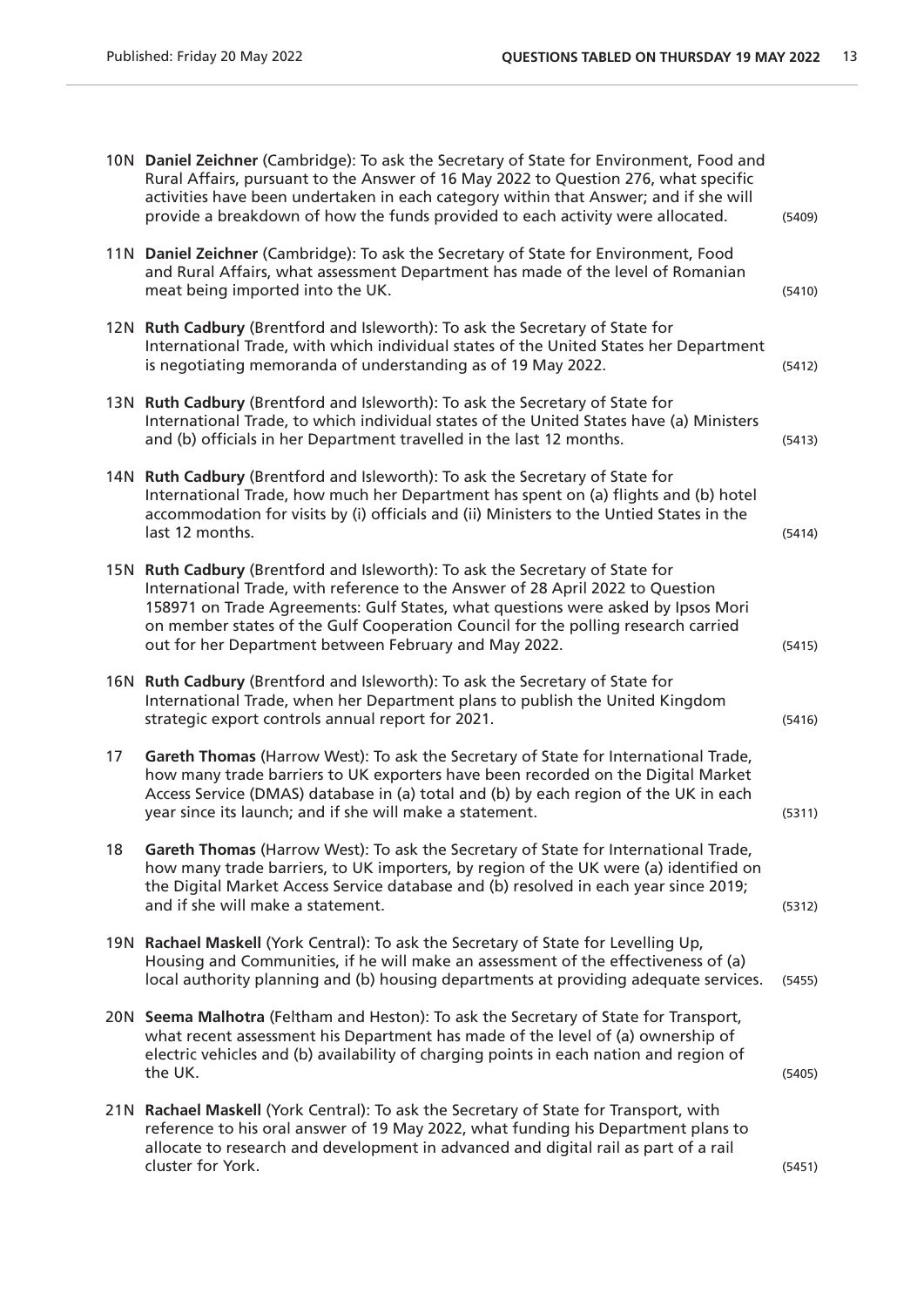|     | 22N Rachael Maskell (York Central): To ask the Secretary of State for Transport, how<br>much funding his Department plans to allocate to research and development into<br>advanced and digital rail.                                                                                                                                                                                                                                                                                       | (5452) |
|-----|--------------------------------------------------------------------------------------------------------------------------------------------------------------------------------------------------------------------------------------------------------------------------------------------------------------------------------------------------------------------------------------------------------------------------------------------------------------------------------------------|--------|
|     | 23N Rachael Maskell (York Central): To ask the Secretary of State for Transport, what steps<br>he plans to take to increase the uptake of rail technologies across the rail industry.                                                                                                                                                                                                                                                                                                      | (5453) |
| 24N | Rachael Maskell (York Central): To ask the Secretary of State for Transport, what<br>assessment he has made of which areas of research and development in rail<br>operations, planning and technologies would be of most benefit to British railways.                                                                                                                                                                                                                                      | (5454) |
|     | 25N Grahame Morris (Easington): To ask the Secretary of State for Transport, pursuant to<br>the Answer of 16 May 2022 to Question 697 on P&O Ferries: Inspections, how many<br>visits Maritime and Coastguard Agency inspectors carried out; and on what dates<br>those visits took place as part of each Port State Control inspection of each vessel.                                                                                                                                    | (5387) |
|     | 26N Grahame Morris (Easington): To ask the Secretary of State for Transport, pursuant to<br>the Answer of 16 May 2022 to Question 697 on P&O Ferries: Inspections, how many<br>working hours MCA inspectors have spent completing Port State Control inspections<br>of the P&O Ferries fleet (a) in each year since 2019 and (b) from 17 March 2022 to date. (5388)                                                                                                                        |        |
| 27N | Hywel Williams (Arfon): To ask the Secretary of State for Transport, if he will make an<br>assessment of the potential merits of establishing a system of licensing for drivers of<br>jet skis.                                                                                                                                                                                                                                                                                            | (5361) |
|     | 28N Alex Cunningham (Stockton North): To ask the Secretary of State for Work and<br>Pensions, when the remedial order to extend eligibility for bereavement support<br>payments will come into force.                                                                                                                                                                                                                                                                                      | (5399) |
|     | 29N Alison McGovern (Wirral South): To ask the Secretary of State for Work and Pensions,<br>what the overall cost of the Kickstart scheme has been since its inception.                                                                                                                                                                                                                                                                                                                    | (5395) |
|     | 30N Alison McGovern (Wirral South): To ask the Secretary of State for Work and Pensions,<br>what proportion of people claiming Universal Credit and in the Searching for Work<br>conditionality group as at January 2021 found a job within (a) three months, (b) six<br>months, (c) nine months and (d) 12 months of being placed in the searching for work<br>group, broken down by UK regions, London and mayoral combined authorities; and<br>for how long those people held that job. | (5396) |
|     | 31N Alison McGovern (Wirral South): To ask the Secretary of State for Work and Pensions,<br>how many benefit claimants were referred by Jobcentre Plus to providers for training<br>in literacy, numeracy or digital skills in each the last five years, broken down by<br>UK regions, London and mayoral combined authorities and age, ethnicity, gender,<br>disability and region.                                                                                                       | (5397) |
|     | 32N Alison McGovern (Wirral South): To ask the Secretary of State for Work and Pensions,<br>where the first quarterly Customer Satisfaction Measure survey of the Restart Scheme<br>is published; and how that result of that survey are being used to improve the future<br>delivery of the Restart Scheme.                                                                                                                                                                               | (5398) |
|     | 33N Owen Thompson (Midlothian): To ask the Secretary of State for Work and Pensions,<br>what assessment has she made of the mental health impact on individuals of<br>managed migration from legacy benefits to Universal Credit.                                                                                                                                                                                                                                                          | (5464) |
|     |                                                                                                                                                                                                                                                                                                                                                                                                                                                                                            |        |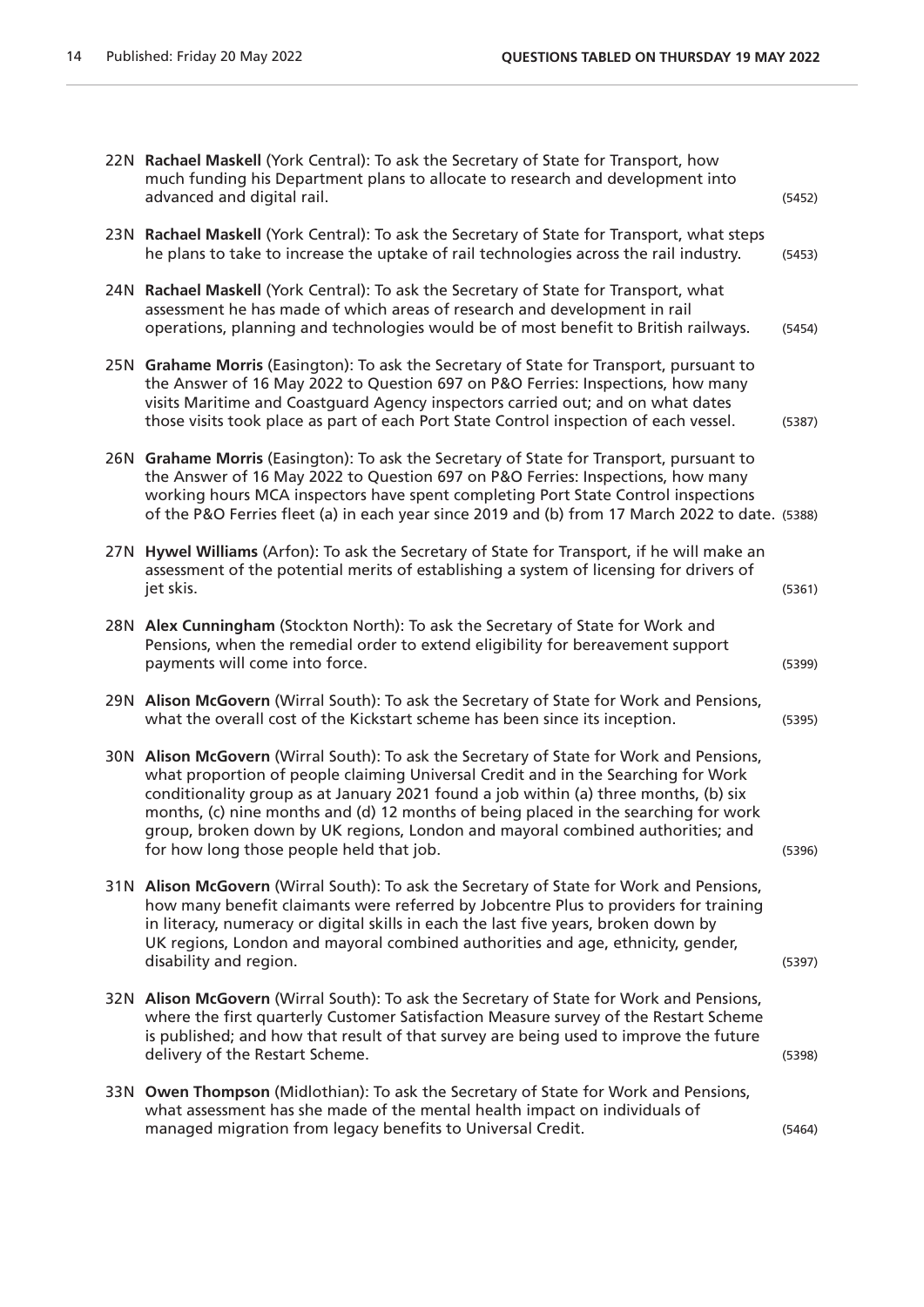| 34N Owen Thompson (Midlothian): To ask the Secretary of State for Work and Pensions,<br>what steps she is taking to support vulnerable people to make claims for Universal<br>Credit as part of the process of managed migration from legacy benefits.                                                                                                                                      | (5465) |
|---------------------------------------------------------------------------------------------------------------------------------------------------------------------------------------------------------------------------------------------------------------------------------------------------------------------------------------------------------------------------------------------|--------|
| 35N Sir Christopher Chope (Christchurch): To ask the Secretary of State for Health and<br>Social Care, pursuant to the Answer of 17 May 2022 to Question 1082, on Disease<br>Control, if he will provide details of the formal public hearings which will be held in<br>the UK.                                                                                                             | (5322) |
| 36N Sir Christopher Chope (Christchurch): To ask the Secretary of State for Health and<br>Social Care, pursuant to the Answer of 17 May 2022 to Question 1082, on Disease<br>Control, if he will list (a) all those who are deemed to be relevant stakeholders and<br>(b) the methods by which engagement with them (i) has been carried out and (ii) will<br>be carried out in the future. | (5323) |
| 37N Sir Christopher Chope (Christchurch): To ask the Secretary of State for Health and<br>Social Care, who will be the UK delegates attending the 75th World Health Assembly;<br>what are their qualifications; what were the criteria governing their selection; and to<br>whom they will be reporting their deliberations.                                                                | (5324) |
| 38N Sir Christopher Chope (Christchurch): To ask the Secretary of State for Health and<br>Social Care, whether his Department is taking steps to help improve the timely<br>diagnosis of osteogenesis imperfecta; what the average time taken is for such<br>diagnoses in the latest period for which data is available; and if he will make a<br>statement.                                | (5325) |
| 39N Rosie Cooper (West Lancashire): To ask the Secretary of State for Health and Social<br>Care, when he plans to respond to the letter from the hon. Member for West<br>Lancashire dated 2 March 2022 on the impact on the Health and Care Act 2022 on<br>the powers of the Parliamentary and Health Service Ombudsman, reference ZA59040.                                                 | (5372) |
| 40N Kim Leadbeater (Batley and Spen): To ask the Secretary of State for Health and<br>Social Care, if he will make an assessment of the impact of Part 6, of Section 169,<br>on medical examiners of the Health and Social Care Act 2022 on the time taken to<br>complete the death certification process; and if he will take steps to reduce that time.                                   | (5520) |
| 41N Mr Virendra Sharma (Ealing, Southall): To ask the Secretary of State for Health<br>and Social Care, if he will take steps to ensure that medical students are financially<br>supported throughout their studies.                                                                                                                                                                        | (5381) |
| 42N Gill Furniss (Sheffield, Brightside and Hillsborough): To ask the Secretary of State for<br>Foreign, Commonwealth and Development Affairs, what recent assessment she has<br>made of the peace talks in Yemen; and what steps she is taking to help secure lasting<br>peace in that country.                                                                                            | (5471) |
| 43N Fabian Hamilton (Leeds North East): To ask the Secretary of State for Foreign,<br>Commonwealth and Development Affairs, what assessment she has made of<br>the potential implications for her policies of the decision of the United States<br>Government to ease some of the sanctions placed on Cuba.                                                                                 | (5356) |
| 44N Fabian Hamilton (Leeds North East): To ask the Secretary of State for Foreign,<br>Commonwealth and Development Affairs, what discussions she has had with her<br>Mexican counterpart on reports that the number of people that have disappeared in<br>the country has reached 100,000.                                                                                                  | (5357) |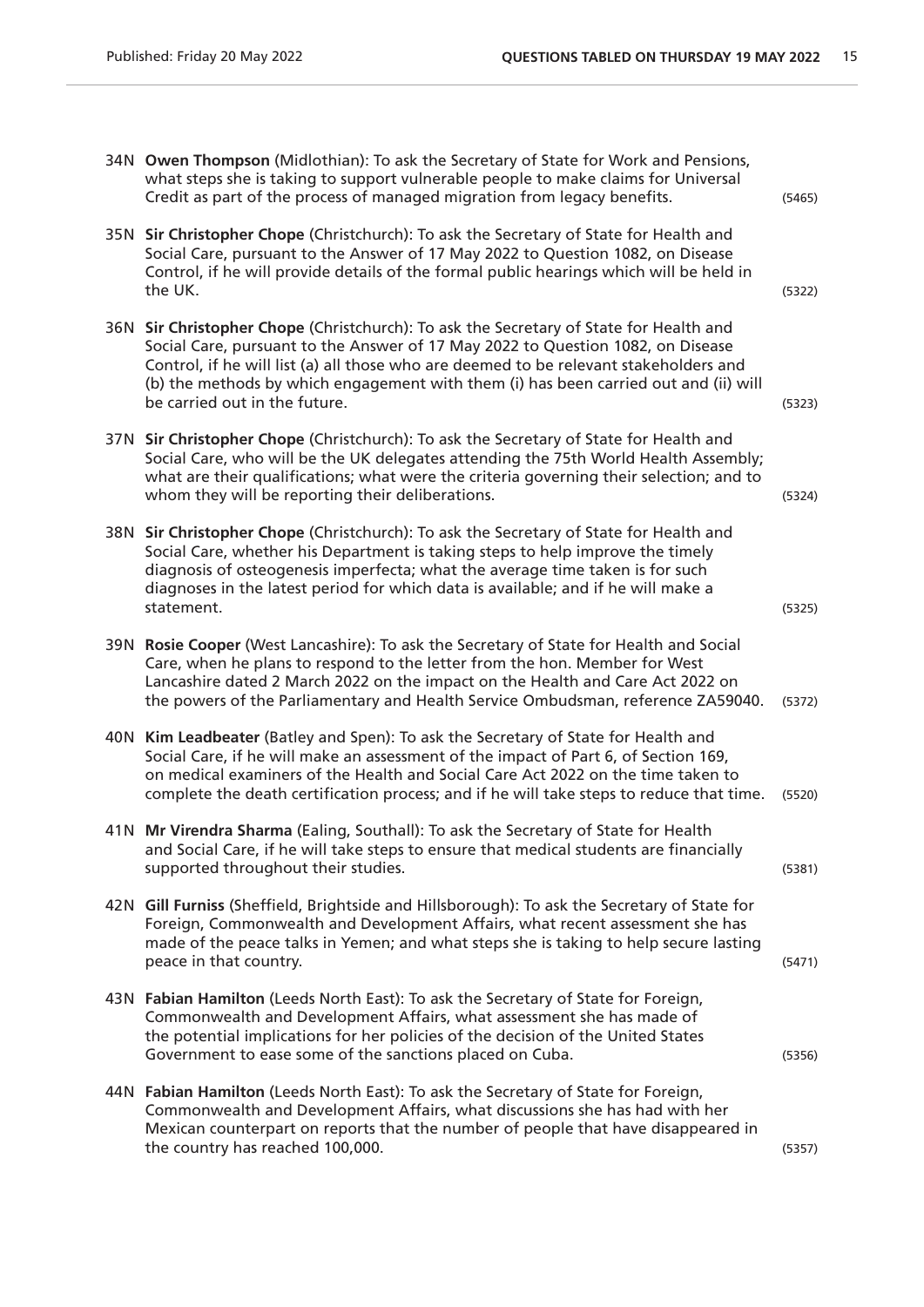|      | 45N Fabian Hamilton (Leeds North East): To ask the Secretary of State for Foreign,<br>Commonwealth and Development Affairs, whether the Government plans to take<br>steps to assist the (a) Uruguayan and (b) Brazilian Government following the damage<br>caused to those countries by Cyclone Yakecan.                                                                                                           | (5358) |
|------|--------------------------------------------------------------------------------------------------------------------------------------------------------------------------------------------------------------------------------------------------------------------------------------------------------------------------------------------------------------------------------------------------------------------|--------|
|      | 46N Fabian Hamilton (Leeds North East): To ask the Secretary of State for Foreign,<br>Commonwealth and Development Affairs, what discussions she has had with her<br>Venezuelan counterpart on the Russian invasion of Ukraine.                                                                                                                                                                                    | (5359) |
|      | 47N Fabian Hamilton (Leeds North East): To ask the Secretary of State for Foreign,<br>Commonwealth and Development Affairs, what assessment she has made of<br>the potential implications for her policies of the decision of the United States<br>Government to ease some of the sanctions placed on Venezuela.                                                                                                   | (5360) |
|      | 48N Wendy Chamberlain (North East Fife): To ask the Secretary of State for the Home<br>Department, how many and what proportion of sponsors under the Homes for<br>Ukraine scheme require additional security checks.                                                                                                                                                                                              | (5492) |
| 49 N | Wendy Chamberlain (North East Fife): To ask the Secretary of State for the Home<br>Department, what process is in place to communicate with applicants under the<br>Homes for Ukraine scheme in the event that their sponsors are required to undertake<br>additional security checks.                                                                                                                             | (5494) |
|      | 50N Wendy Chamberlain (North East Fife): To ask the Secretary of State for the Home<br>Department, what the (a) shortest, (b) longest and (c) average length of time is for<br>additional security checks on sponsors to be completed under the Homes for Ukraine<br>scheme.                                                                                                                                       | (5495) |
|      | 51N Wendy Chamberlain (North East Fife): To ask the Secretary of State for the Home<br>Department, if she will publish guidance for (a) applicants, (b) sponsors, (c)<br>caseworkers and (d) UKVI staff on the process for when sponsors are referred for<br>additional security checks under the Homes for Ukraine scheme.                                                                                        | (5496) |
|      | 52N Patrick Grady (Glasgow North): To ask the Secretary of State for the Home<br>Department, how many young people under 18 who hold limited leave to remain<br>status are resident in each of the nations of the UK; and what estimate she has made<br>of the number of under 18s holding limited leave to remain who will be resident in<br>each of the nations of the UK in the next 12 months.                 | (5422) |
|      | 53N Patrick Grady (Glasgow North): To ask the Secretary of State for the Home<br>Department, what estimate she has made of the number of school leavers with<br>limited leave to remain in each UK nation in the next 12 months.                                                                                                                                                                                   | (5423) |
|      | 54N Patrick Grady (Glasgow North): To ask the Secretary of State for the Home<br>Department, what assessment she has made of the potential merits of exempting<br>people from African commonwealth countries, who are (a) taught in English<br>throughout their education or (b) have English as an official language of their<br>country from English language testing requirements for Home Office applications. | (5425) |
|      | 55N Anne McLaughlin (Glasgow North East): To ask the Secretary of State for the Home<br>Department, pursuant to Answer of 21 April 2022 to Question 54123, how many<br>times Dungavel IRC has been used to process clandestine arrivals by boat since 14<br>April 2022.                                                                                                                                            | (5427) |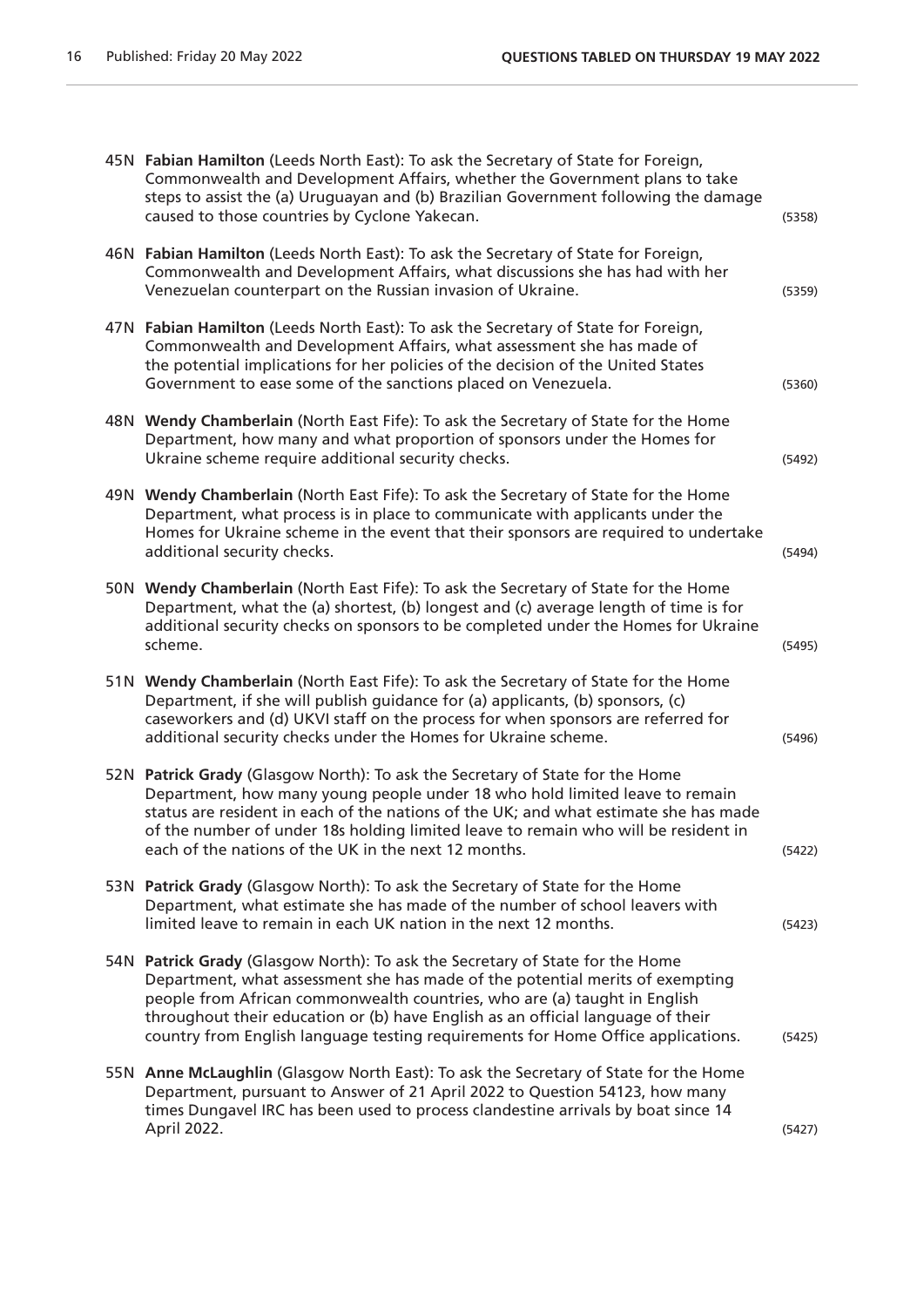|      | 56N Anne McLaughlin (Glasgow North East): To ask the Secretary of State for the Home<br>Department, if capacity has been exceeded in Immigration Removal Centres other<br>than Dungavel IRC since 14 April 2022.                                                                                                                                                                                                                      | (5428) |
|------|---------------------------------------------------------------------------------------------------------------------------------------------------------------------------------------------------------------------------------------------------------------------------------------------------------------------------------------------------------------------------------------------------------------------------------------|--------|
| 57 N | Layla Moran (Oxford West and Abingdon): To ask the Secretary of State for the Home<br>Department, what the average time taken for a defined certificate of sponsorship to<br>be approved is; what assessment she has made of backlogs for defined certificate of<br>sponsorship applications; and what steps she is taking to resolve those backlogs.                                                                                 | (5487) |
| 58N  | Layla Moran (Oxford West and Abingdon): To ask the Secretary of State for the<br>Home Department, what the average time taken for a skilled worker application<br>linked to a defined certificate of sponsorship to be approved is; what assessment she<br>has made of backlogs for skilled worker applications linked to defined certificate of<br>sponsorship applications; and what steps she is taking to resolve those backlogs. | (5488) |
| 59 N | Mr Virendra Sharma (Ealing, Southall): To ask the Secretary of State for the Home<br>Department, what assessment her Department has made of the value for money of<br>the Jamaica deportation charter flight on 8 May 2022.                                                                                                                                                                                                           | (5382) |
| 60N  | David Warburton (Somerton and Frome): To ask the Secretary of State for the<br>Home Department, what steps her Department is taking to ensure that passport<br>applications for those who need to travel urgently for compassionate reasons are<br>prioritised.                                                                                                                                                                       | (5469) |
|      | 61N Catherine West (Hornsey and Wood Green): To ask the Secretary of State for the<br>Home Department, what legal documentation is required under the Homes for<br>Ukraine scheme for a minor travelling without a parent but with an adult family<br>member, such as an aunt or grandparent.                                                                                                                                         | (5468) |
| 62N  | Mr Gregory Campbell (East Londonderry): To ask the hon. Member for Perth and<br>North Perthshire, representing the Members Estimate Committee, how much<br>Representative Money has been made available to elected Members who have not<br>taken the Oath in each year between 2006 and 2022.                                                                                                                                         | (5362) |
| 63 N | John Healey (Wentworth and Dearne): To ask the Secretary of State for Defence, how<br>many army recruits had their data compromised as a result of the data breach of the<br>defence recruitment system in March 2022.                                                                                                                                                                                                                | (5328) |
|      | 64N John Healey (Wentworth and Dearne): To ask the Secretary of State for Defence,<br>what personal information of army recruits was compromised as a result of the data<br>breach of the defence recruitment system reported in March 2022.                                                                                                                                                                                          | (5329) |
|      | 65N John Healey (Wentworth and Dearne): To ask the Secretary of State for Defence,<br>whether he is able to exclude the possibility of hostile state involvement in the data<br>breach of the defence recruitment system reported in March 2022.                                                                                                                                                                                      | (5330) |
|      | 66N John Healey (Wentworth and Dearne): To ask the Secretary of State for Defence,<br>whether data compromised as a result of the data breach of the defence recruitment<br>system reported in March 2022 was found for sale on the dark web.                                                                                                                                                                                         | (5331) |
|      | 67N John Healey (Wentworth and Dearne): To ask the Secretary of State for Defence,<br>whether the data breach relating to the defence recruitment system reported in<br>March 2022 allowed potential hackers to access other systems in his Department.                                                                                                                                                                               | (5332) |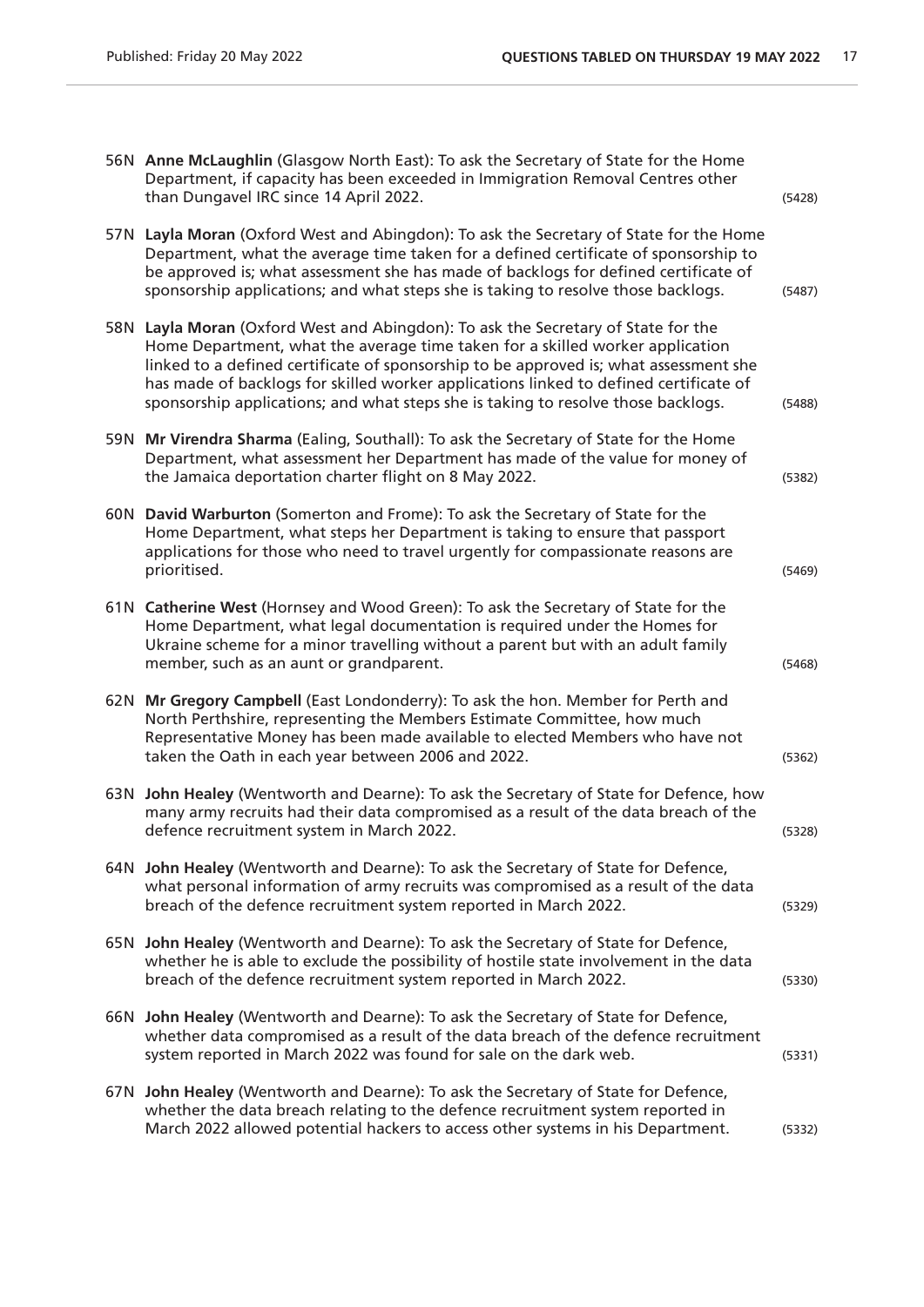| 68N Dan Jarvis (Barnsley Central): To ask the Secretary of State for Defence, how many<br>personnel were assigned to the Afghan Relocations and Assistance Policy team as of<br>19 May 2022.                                                                                                                                   | (5400) |
|--------------------------------------------------------------------------------------------------------------------------------------------------------------------------------------------------------------------------------------------------------------------------------------------------------------------------------|--------|
| 69N Dan Jarvis (Barnsley Central): To ask the Secretary of State for Defence, how many<br>personnel assigned to the Afghan Relocations and Assistance Policy team have been<br>diverted to work on Ukrainian casework as of 19 May 2022.                                                                                       | (5401) |
| 70N Dan Jarvis (Barnsley Central): To ask the Secretary of State for Defence, what steps<br>he is taking to support eligible Afghan nationals under the Afghan Relocation and<br>Assistance Policy who cannot get (a) passports and (b) Pakistan visas for (i) financial<br>and (ii) security reasons.                         | (5402) |
| 71N Dan Jarvis (Barnsley Central): To ask the Secretary of State for Defence, what support<br>his Department is providing to Afghan nationals in category 3 of the Afghan<br>Relocations and Assistance Policy.                                                                                                                | (5403) |
| 72N Mr Kevan Jones (North Durham): To ask the Secretary of State for Defence, pursuant<br>to the Answer of 16 May 2022 to Question 637 on Defence equipment, what the<br>inaccuracies are in the Public Accounts Committee report.                                                                                             | (5363) |
| 73N Mr Kevan Jones (North Durham): To ask the Secretary of State for Defence, what his<br>most recent estimate is of the date by which the AESA radar on Typhoon aircraft will<br>achieve initial operating capability.                                                                                                        | (5364) |
| 74N Mr Kevan Jones (North Durham): To ask the Secretary of State for Defence, for the<br>cost of remedial work paid by his Department in connection with the UK's Tide-Class<br>Tankers.                                                                                                                                       | (5365) |
| 75N Mr Kevan Jones (North Durham): To ask the Secretary of State for Defence, whether<br>the assistance provided to Ukraine has been paid out through the Treasury Reserve.                                                                                                                                                    | (5366) |
| 76N Owen Thompson (Midlothian): To ask the Secretary of State for Defence, what (a)<br>guidance and (b) policy Veterans UK staff follow on veterans suffering from migraines. (5466)                                                                                                                                           |        |
| 77N Steve Reed (Croydon North): To ask the Secretary of State for Justice, what estimate<br>he has made of the number of crown court cases that have been adjourned in<br>2022 as a result of a lack of a defence advocate due to no returns protest action by<br>criminal barristers.                                         | (5408) |
| 78N Angus Brendan MacNeil (Na h-Eileanan an Iar): To ask the Chancellor of the<br>Exchequer, whether he plans to take steps to support people with off-grid energy,<br>such as oil or propane central heating, in the context of the support provided by the<br>Government to other energy consumers over the last six months. | (5373) |
| 79N Mr Virendra Sharma (Ealing, Southall): To ask the Chancellor of the Exchequer,<br>whether his Department plans to increase the number of staff in his Department<br>assigned to work on tackling tax avoidance by multinational companies.                                                                                 | (5380) |
| 80N David Warburton (Somerton and Frome): To ask the Chancellor of the Exchequer,<br>what assessment his Department has made of the adequacy of the business mileage<br>allowance in the context of rising fuel and living costs.                                                                                              | (5470) |
|                                                                                                                                                                                                                                                                                                                                |        |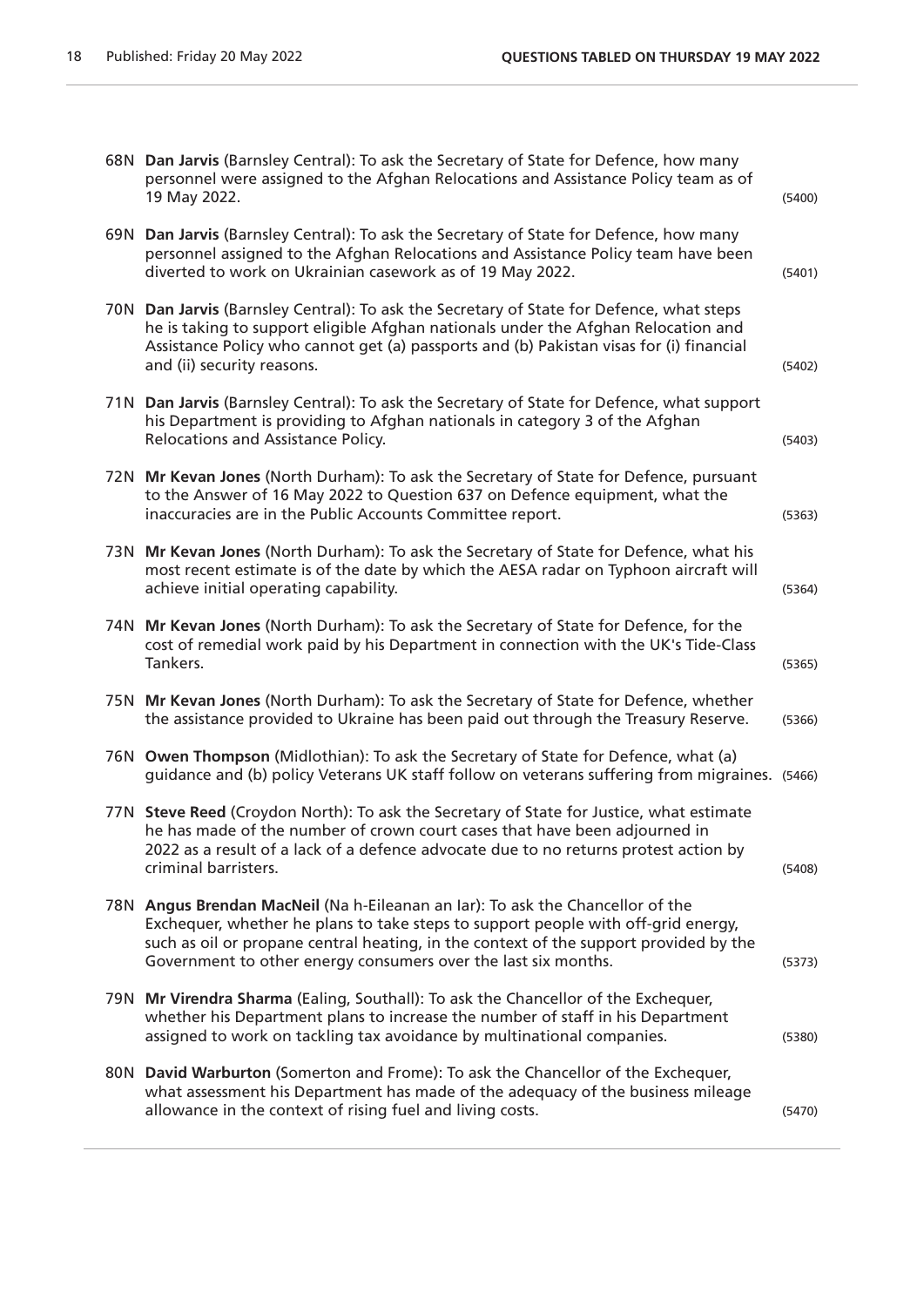## **Questions for Answer on Wednesday 25 May**

Questions for Written Answer

| 1 <sub>N</sub> | Stephen Morgan (Portsmouth South): To ask the Secretary of State for Education,<br>what his Department's policy is on what exceptional circumstances a school with a<br>Good or Outstanding Ofsted rating under control of a multi-academy trust could<br>request to the regulator to move to the control of a different multi-academy trust.                            | (5485) |
|----------------|--------------------------------------------------------------------------------------------------------------------------------------------------------------------------------------------------------------------------------------------------------------------------------------------------------------------------------------------------------------------------|--------|
| 2N             | Stephen Morgan (Portsmouth South): To ask the Secretary of State for Education,<br>what estimate he has made of the number of primary schools previously judged<br>Outstanding by Ofsted rating who retain that status when re-inspected under the<br>control of a (a) local authority and (b) multi-academy trust over the last ten years.                              | (5486) |
| 3N             | Dr Rupa Huq (Ealing Central and Acton): To ask the Secretary of State for<br>Environment, Food and Rural Affairs, what additional cross-Departmental steps he is<br>taking to incentivise businesses to reduce waste.<br>[Transferred] (4637)                                                                                                                            |        |
| 4N             | Ed Davey (Kingston and Surbiton): To ask the Secretary of State for Work and<br>Pensions, how many children under three years are receiving the DLA care<br>component under special rules in England.                                                                                                                                                                    | (5321) |
| 5N             | Karl Turner (Kingston upon Hull East): To ask the Secretary of State for Health and<br>Social Care, what recent discussions he has had with (a) Cabinet colleagues and (b)<br>insurance providers on helping to ensure that cancer patients are able to access<br>affordable travel insurance.                                                                           | (5391) |
| 6N             | Catherine West (Hornsey and Wood Green): To ask the Secretary of State for the<br>Home Department, whether applications under the Homes for Ukraine scheme can<br>be accepted where the applicant is a minor travelling with a family member who is<br>not a parent.                                                                                                     | (5467) |
| 7N             | Stephanie Peacock (Barnsley East): To ask the Secretary of State for Defence, if he<br>will make an assessment of the implications for his policies of the conclusions of<br>the paper by Robert W. Haley et al. entitled Evaluation of a gene-environment<br>interaction of PON1 and low-level nerve agent exposure with Gulf War illness,<br>published on 11 May 2022. | (5472) |
| 8N             | Stephanie Peacock (Barnsley East): To ask the Secretary of State for Defence, what<br>data his Department holds on the number of British Armed Forces personnel exposed<br>to sarin gas during the Gulf War.                                                                                                                                                             | (5473) |
| 9N             | Stephanie Peacock (Barnsley East): To ask the Secretary of State for Defence, what<br>data his Department holds on the number of UK Armed Forces veterans with<br>symptoms of Gulf War Illness.                                                                                                                                                                          | (5474) |
|                | 10N Stephanie Peacock (Barnsley East): To ask the Secretary of State for Defence, what<br>support is available for people suffering from Gulf War Illness.                                                                                                                                                                                                               | (5475) |
|                | 11N Stephanie Peacock (Barnsley East): To ask the Secretary of State for Defence, what<br>data his Department (a) holds and (b) plans to collect on the (i) causes of and (ii)<br>treatments for Gulf War Illness.                                                                                                                                                       | (5476) |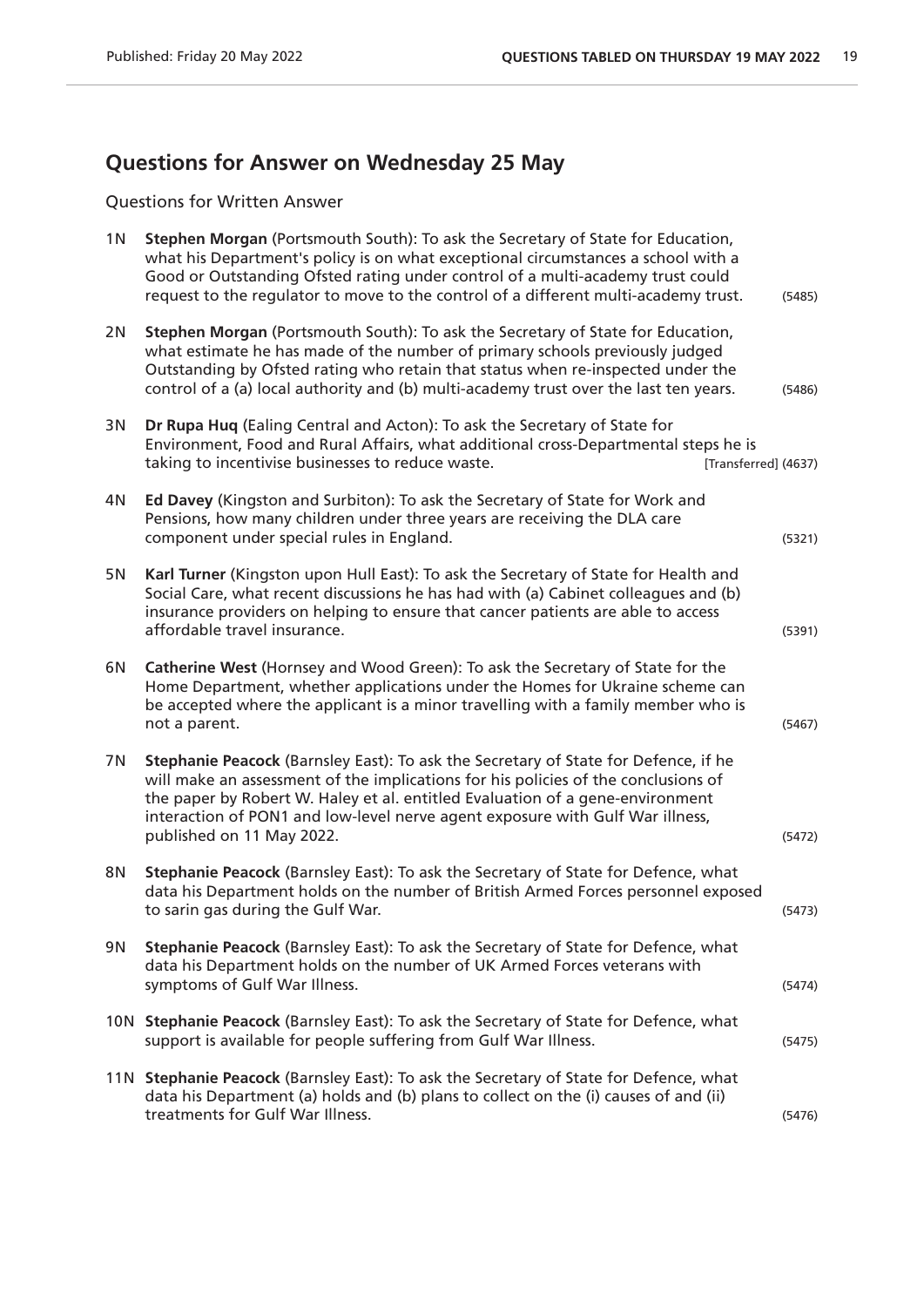- 12N **Dr Rupa Huq** (Ealing Central and Acton): To ask the Secretary of State for Justice, what assessment he has made of the potential impact of the proposed reforms to sections (a) 3 and (b) 6 of the Human Rights Act 1998 on the human rights of people who are non-religious. The set of the set of the set of the set of the set of the set of the set of the set of the set of the set of the set of the set of the set of the set of the set of the set of the set of the set of t
- 13N **Karl Turner** (Kingston upon Hull East): To ask the Secretary of State for Justice, how many criminal legal aid firms have been added to the Legal Aid Agency's list of providers willing to accept instructions for advocacy services at different locations since 11 April 2022; and what data his Department holds on number of trials in the Crown Court that have been adjourned or postponed due to the unavailability of a defence advocate. [R] (5390)

Oral Questions to the Prime Minister

| $\mathbf{1}$ | Anthony Browne (South Cambridgeshire): If he will list his official engagements for<br>Wednesday 25 May. | (900220) |
|--------------|----------------------------------------------------------------------------------------------------------|----------|
| 2            | <b>Ben Lake (Ceredigion):</b>                                                                            | (900221) |
| 3            | Gill Furniss (Sheffield, Brightside and Hillsborough):                                                   | (900222) |
| 4            | <b>Graham Stuart (Beverley and Holderness):</b>                                                          | (900223) |
| 5            | Florence Eshalomi (Vauxhall):                                                                            | (900224) |
| 6            | Jonathan Gullis (Stoke-on-Trent North):                                                                  | (900225) |
| 7            | Selaine Saxby (North Devon):                                                                             | (900226) |
| 8            | John Stevenson (Carlisle):                                                                               | (900227) |
| 9            | Fleur Anderson (Putney):                                                                                 | (900228) |
| 10           | Siobhan Baillie (Stroud):                                                                                | (900229) |
| 11           | Andy McDonald (Middlesbrough):                                                                           | (900230) |
| 12           | <b>Christian Wakeford (Bury South):</b>                                                                  | (900231) |
| 13           | Alex Norris (Nottingham North):                                                                          | (900232) |
| 14           | Tonia Antoniazzi (Gower):                                                                                | (900233) |
| 15           | Mr William Wragg (Hazel Grove):                                                                          | (900234) |
|              |                                                                                                          |          |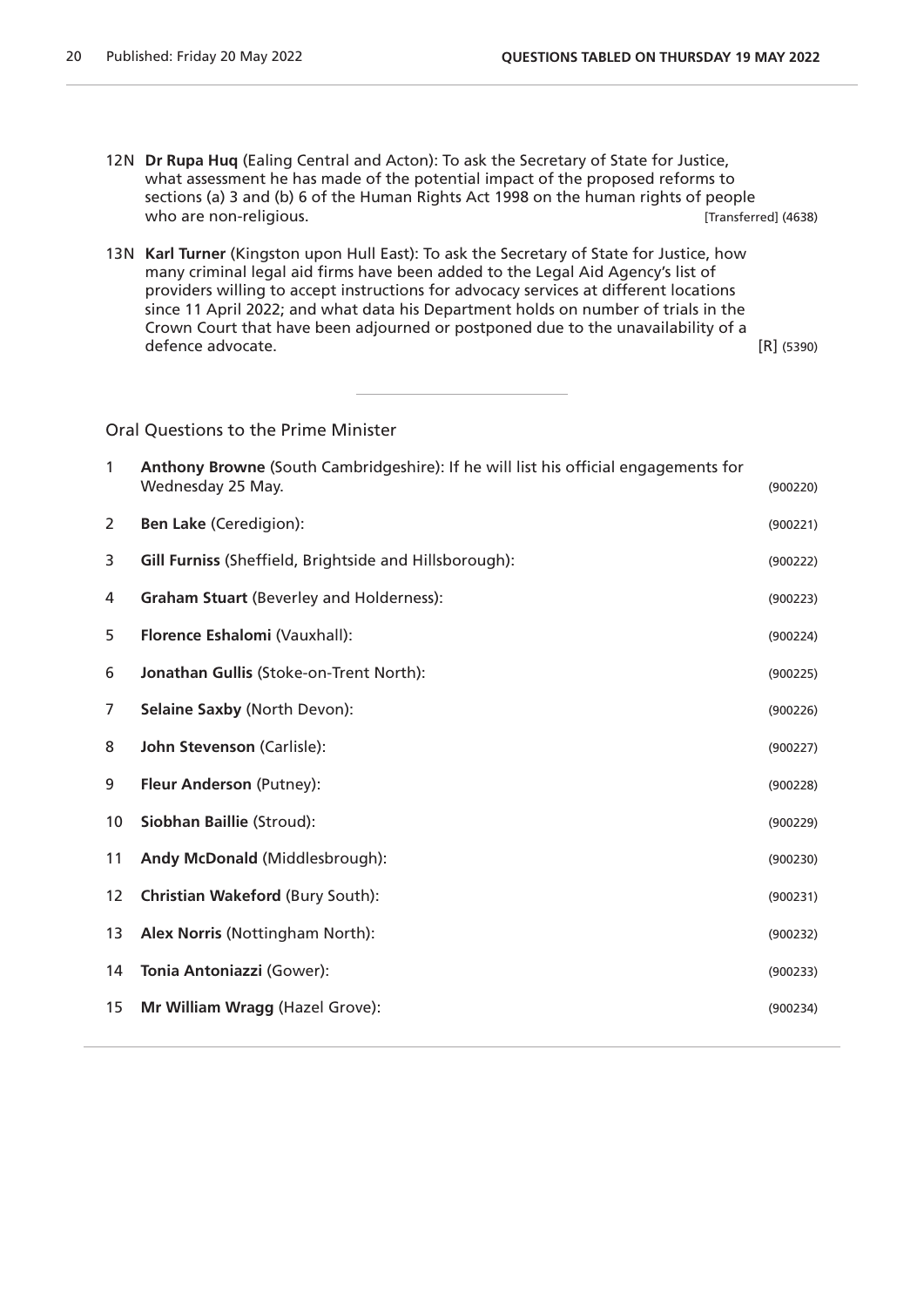#### **Questions for Answer on Thursday 26 May**

Questions for Written Answer

1N **Sarah Jones** (Croydon Central): To ask the Secretary of State for Business, Energy and Industrial Strategy, whether he plans to make funding available to local councils to (a) insulate council housing stock and (b) invest in developing local supply chains able to retrofit home insulation. The set of the set of the set of the set of the set of the set of the set of the set of the set of the set of the set of the set of the set of the set of the set of the set of the set of the se

2N **Seema Malhotra** (Feltham and Heston): To ask the Secretary of State for Business, Energy and Industrial Strategy, with reference to the Answer of 29 March 2022 to Question 145878 on Help to Grow Scheme: Digital Technology, when his Department plans to publish data on the take-up and completion of the Help to Grow programmes; and where that data will be published. (5404) 3N **Jamie Stone** (Caithness, Sutherland and Easter Ross): To ask the Secretary of State for

- Digital, Culture, Media and Sport, which projects have received funds from Project Gigabit. (5480)
- 4N **Jamie Stone** (Caithness, Sutherland and Easter Ross): To ask the Secretary of State for Digital, Culture, Media and Sport, what proportion of the £5 billion Project Gigabit funds have been spent as of 19 May 2022. (5481)
- 5N **Anne McLaughlin** (Glasgow North East): To ask the Secretary of State for Foreign, Commonwealth and Development Affairs, when her Department plans to respond to the letter from the hon. Member for Glasgow North East to the Minister for Africa, Latin America and the Caribbean of 11 May 2022 on the safety of a human rights activist in the Gambia. (5426)

Oral Questions to the Secretary of State for Digital, Culture, Media and Sport

| 1 | Mr Laurence Robertson (Tewkesbury): What recent discussions he has had with the<br>Chancellor of the Exchequer on the effect of the Government's tax policies on the<br>movement of racehorses between the UK, Ireland and France; and if he will make a<br>statement. | $[R]$ (900235) |
|---|------------------------------------------------------------------------------------------------------------------------------------------------------------------------------------------------------------------------------------------------------------------------|----------------|
| 2 | Helen Morgan (North Shropshire): What recent progress has been made on the roll<br>out of broadband.                                                                                                                                                                   | (900236)       |
| 3 | Mr Steve Baker (Wycombe): What steps her Department is taking to strengthen the<br>UK's defences against cyber threats.                                                                                                                                                | (900237)       |
| 4 | Robbie Moore (Keighley): What steps her Department is taking to increase (a)<br>broadband and (b) 5G coverage.                                                                                                                                                         | (900238)       |
| 5 | Scott Benton (Blackpool South): What steps her Department is taking to implement<br>the recommendations of the Fan-Led Review of Football Governance.                                                                                                                  | (900239)       |
| 6 | Catherine West (Hornsey and Wood Green): What assessment she has made of the<br>potential impact of provisions in the Online Safety Bill on the level of protection from<br>online harm and abuse for women and girls.                                                 | (900240)       |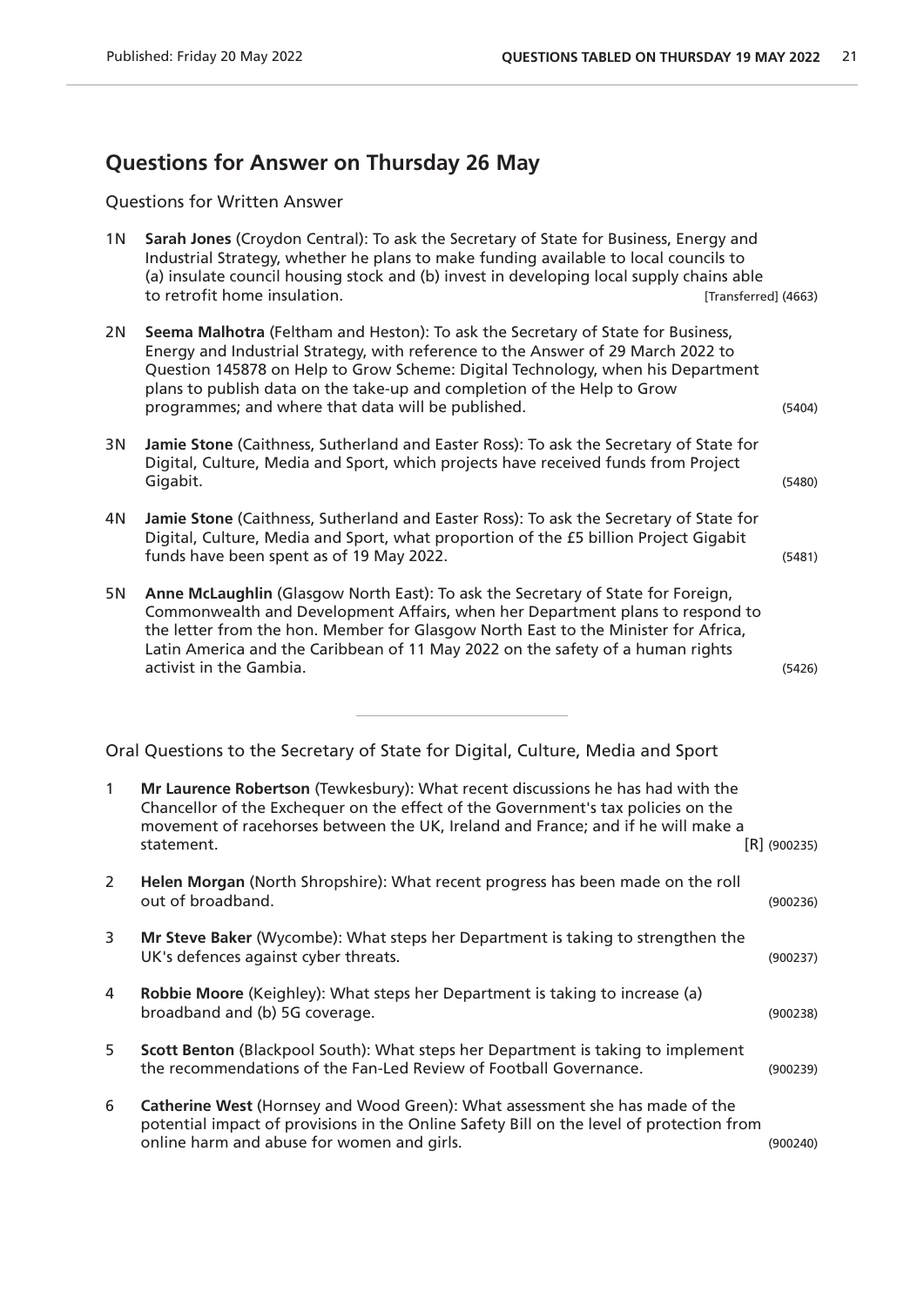| $\overline{7}$ | Dean Russell (Watford): What steps her Department is taking to strengthen the UK's<br>defences against cyber threats.                                                                                                                                           | (900241) |
|----------------|-----------------------------------------------------------------------------------------------------------------------------------------------------------------------------------------------------------------------------------------------------------------|----------|
| 8              | Jessica Morden (Newport East): What assessment she has made of the implications for<br>her policies of the recommendations on the financial sustainability of football clubs in<br>the Fan-Led Review of Football Governance; and if she will make a statement. | (900242) |
| 9              | Mr Philip Hollobone (Kettering): What her policy is on the proportion of time that<br>officials in her Department are expected to work from departmental premises.                                                                                              | (900243) |
| 10             | Peter Grant (Glenrothes): What discussions she has had with industry stakeholders on<br>the Government's proposals to privatise Channel 4.                                                                                                                      | (900244) |
| 11             | Mrs Pauline Latham (Mid Derbyshire): If she will implement all of the<br>recommendations of the Fan-Led Review of Football Governance in full.                                                                                                                  | (900245) |
| 12             | Mr Gagan Mohindra (South West Hertfordshire): What steps her Department is taking<br>to support the 2022 Commonwealth Games in Birmingham.                                                                                                                      | (900246) |
| 13             | Rachael Maskell (York Central): What steps she is taking to support bids for the<br>Tentative List for UNESCO World Heritage Sites.                                                                                                                             | (900247) |
| 14             | Robert Largan (High Peak): What steps her Department is taking to implement the<br>recommendations of the Fan-Led Review of Football Governance.                                                                                                                | (900248) |
| 15             | Wera Hobhouse (Bath): What steps the Government is taking to support community<br>arts projects.                                                                                                                                                                | (900249) |
| 16             | Dan Carden (Liverpool, Walton): What recent assessment the Government has made<br>of the potential effect of provisions in the Online Safety Bill on efforts to tackle<br>online fraud.                                                                         | (900250) |
| 17             | Mr Barry Sheerman (Huddersfield): What steps she is taking to promote and<br>strengthen creative industries in the north of England.                                                                                                                            | (900251) |
| 18             | Claire Coutinho (East Surrey): What steps she is taking with Cabinet colleagues to<br>increase the use of technology in international trade.                                                                                                                    | (900252) |
|                | Topical Questions to the Secretary of State for Digital, Culture, Media and Sport                                                                                                                                                                               |          |
| Τ1             | Mr Alistair Carmichael (Orkney and Shetland): If she will make a statement on her<br>departmental responsibilities.                                                                                                                                             | (900253) |
| T2             | Rob Roberts (Delyn):                                                                                                                                                                                                                                            | (900254) |
| T <sub>3</sub> | <b>Greg Smith (Buckingham):</b>                                                                                                                                                                                                                                 | (900255) |
| T4             | Christine Jardine (Edinburgh West):                                                                                                                                                                                                                             | (900256) |
| T5             | Mr John Whittingdale (Maldon):                                                                                                                                                                                                                                  | (900257) |
| T6             | Damien Moore (Southport):                                                                                                                                                                                                                                       | (900258) |

T7 **Mr Tanmanjeet Singh Dhesi** (Slough): (900259)